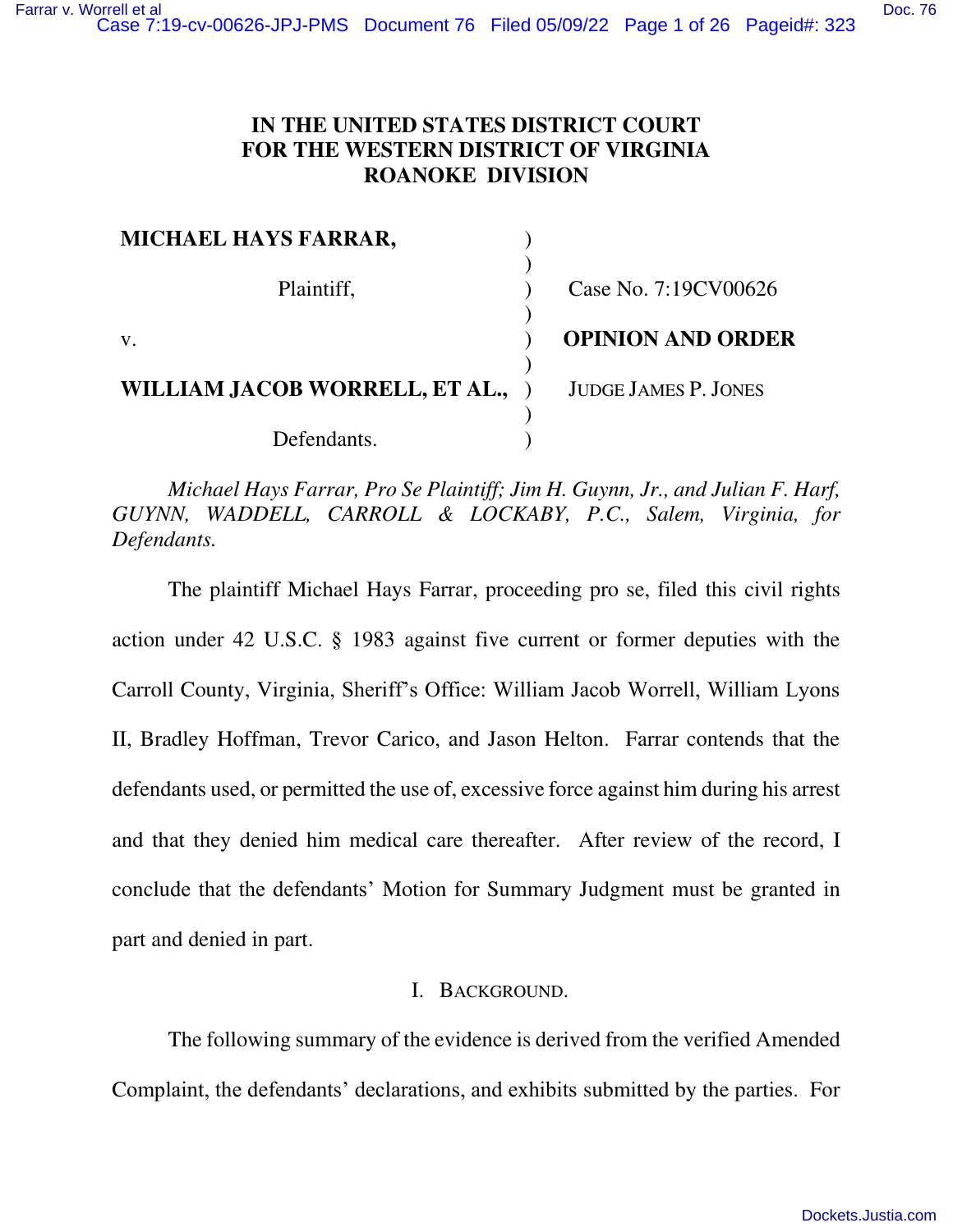purposes of summary judgment,<sup>1</sup> all reasonable inferences are drawn in Farrar's favor.

 At the time of the events in question, Farrar was living in a trailer in Hillsville, Virginia, which is in Carroll County. He was on probation for a conviction in Pulaski County Circuit Court for failing to return rental property. On November 15, 2018, the Pulaski County Sheriff's Office issued a teletype requesting assistance in serving Farrar with an arrest warrant for an alleged probation violation. The teletype indicated that Farrar was dangerous and possibly armed. Each of the defendants responded to the call for assistance.

The defendants arrived at Farrar's trailer at approximately 9:30 p.m. Worrell and Hoffman went to the front door of the trailer, while Lyons, Helton, and Carico went to the back door. Farrar's girlfriend, Sheryl Cecil, opened the front door after Hoffman and Worrell knocked on it. The defendants told Cecil they were there to serve an arrest warrant on Farrar. Cecil directed them to a back bedroom on the left side of the trailer, which had an attached bathroom.

At this point, the parties' accounts diverge. According to the verified Amended Complaint, Farrar was in the bathroom when he saw Hoffman coming into

<sup>&</sup>lt;sup>1</sup> The defendants offer in support of their Motion for Summary Judgment, the following declarations with other attached records: Mem. Supp. Mot. Summ. J. Ex. 1 (Hoffman Decl.), ECF No. 56-1; Ex. 2 (Worrell Decl.), ECF No. 56-2; Ex. 3 (Helton Decl.), ECF No. 56-3; Ex. 4 (Carico Decl.), ECF No. 56-4; Ex. 5 (Lyons Decl.), ECF No. 56-5; and Ex. 6 (Bowman Decl.), ECF No. 56-6.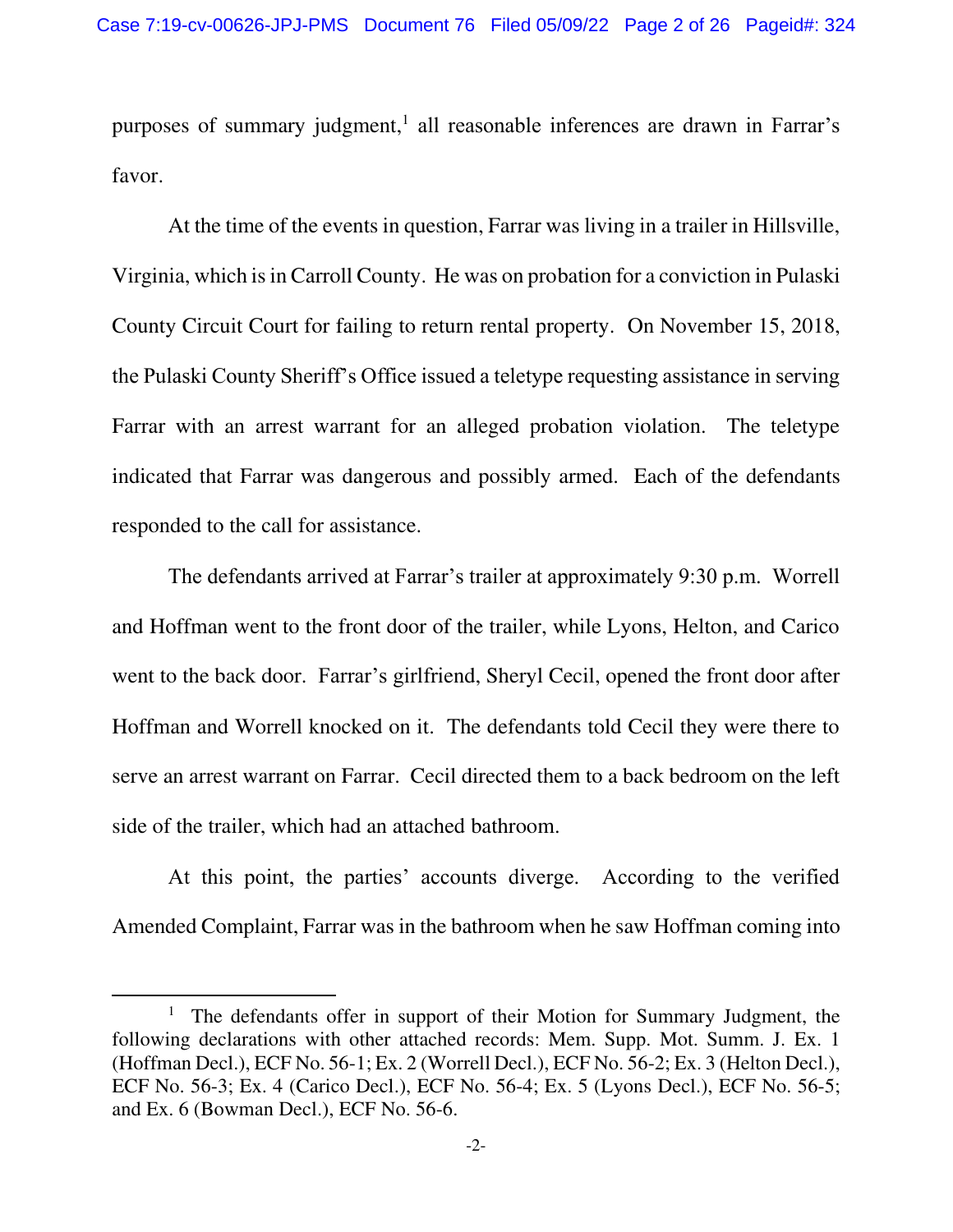the room.<sup>2</sup> Farrar turned around, pulled down his pants, sat down on the toilet, and began removing a disposable catheter. Farrar alleges that Hoffman then grabbed him by the head and punched him in the face and back, while dragging him across the floor. Farrar was naked from the waist down with his pants around his ankles, and he "landed face down with [Hoffman] on [his] back hitting [him] in [his] face and head." Am. Compl. 3, ECF No. 8. When Farrar attempted to block the punches by turning his head, Hoffman allegedly hit him on the other side of his head and face, as well as his ears and neck.

Farrar further alleges that at some point during this "initial assault," Lyons entered the room, pinned Farrar's legs, and began hitting him on his "bare butt and back." *Id.* When Lyons asked Hoffman why Farrar was bleeding, Hoffman falsely stated that Farrar had hit a nail. Farrar asserts that Hoffman then "landed another round of knees and punches to [his] head, face, ears, and wherever else he could hit," while Lyons struck his back and legs. *Id.* at 4. Farrar avers that he was already

<sup>&</sup>lt;sup>2</sup> In the Amended Complaint, Farrar alleged that Lyons and another officer he identified as "First Officer" entered the trailer through the front door and that First Officer initially entered the bedroom, followed by Lyons. Am. Compl. 3, ECF No. 8. Farrar later submitted additional evidence and information (ECF Nos. 29, 37, 38, 46, and 47) that the court construed and granted as amendments to his pleading to identify the First Officer as Hoffman, and to clarify that Hoffman was accompanied by Worrell, while Lyons and the other officers entered later to assist. Farrar also submitted a statement from Cecil, signed under penalty of perjury, ECF No. 72-1. Although the magistrate judge denied his motion seeking submission of this statement, I have considered it as part of Farrar's case.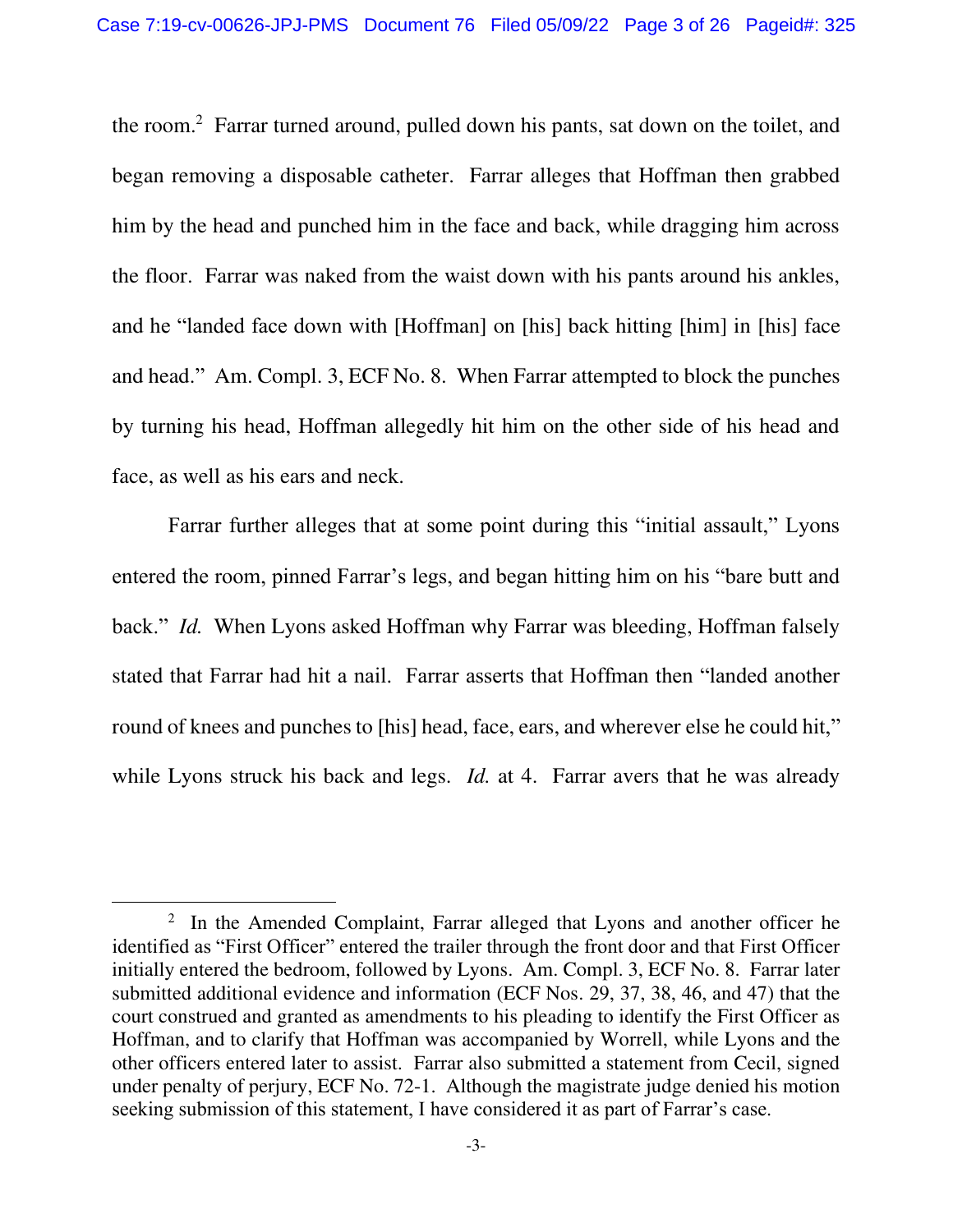handcuffed at this point and that he was "completely hobbled by Lyons standing on [his] pants." *Id.*

 Farrar alleges that while he was "still face down, handcuffed, pants down, bleeding and getting random punches or kicks," screaming in pain, the other defendants and Cecil entered the room. *Id*. While one defendant removed Cecil from the bedroom and another began searching drawers, Farrar "was hit in [his] butt with a stick, rod, baton, or maglight [sic]" and he "started crying rape as loud as [he] could." *Id.* In response, the defendants laughed at him, while he was "crying lying naked and bleeding on the floor." *Id.* At no point, according to Farrar, did the defendants identify themselves or explain why they were there or what they were doing.

 Farrar asserts that Hoffman and Lyons eventually stood him up and pulled up his pants. Once Farrar was standing, Hoffman allegedly said, "I will kill you next time." *Id.* Hoffman then started to cover Farrar's head with a bag or fabric. By this point, Farrar "was completely loosing [sic] it." *Id.* at 5. He begged the defendants not to cover his head because of his mental issues. Additionally, Farrar was having difficulty seeing because his prescription glasses had been "broken off [his] face," he was "bleeding into both eyes," and an "eye was swelling shut." *Id.*

 At this point, an officer escorted Farrar to Lt. Lyons's patrol car and placed him inside it. Lyons drove Farrar to the Carroll County Sheriff's Office and took

-4-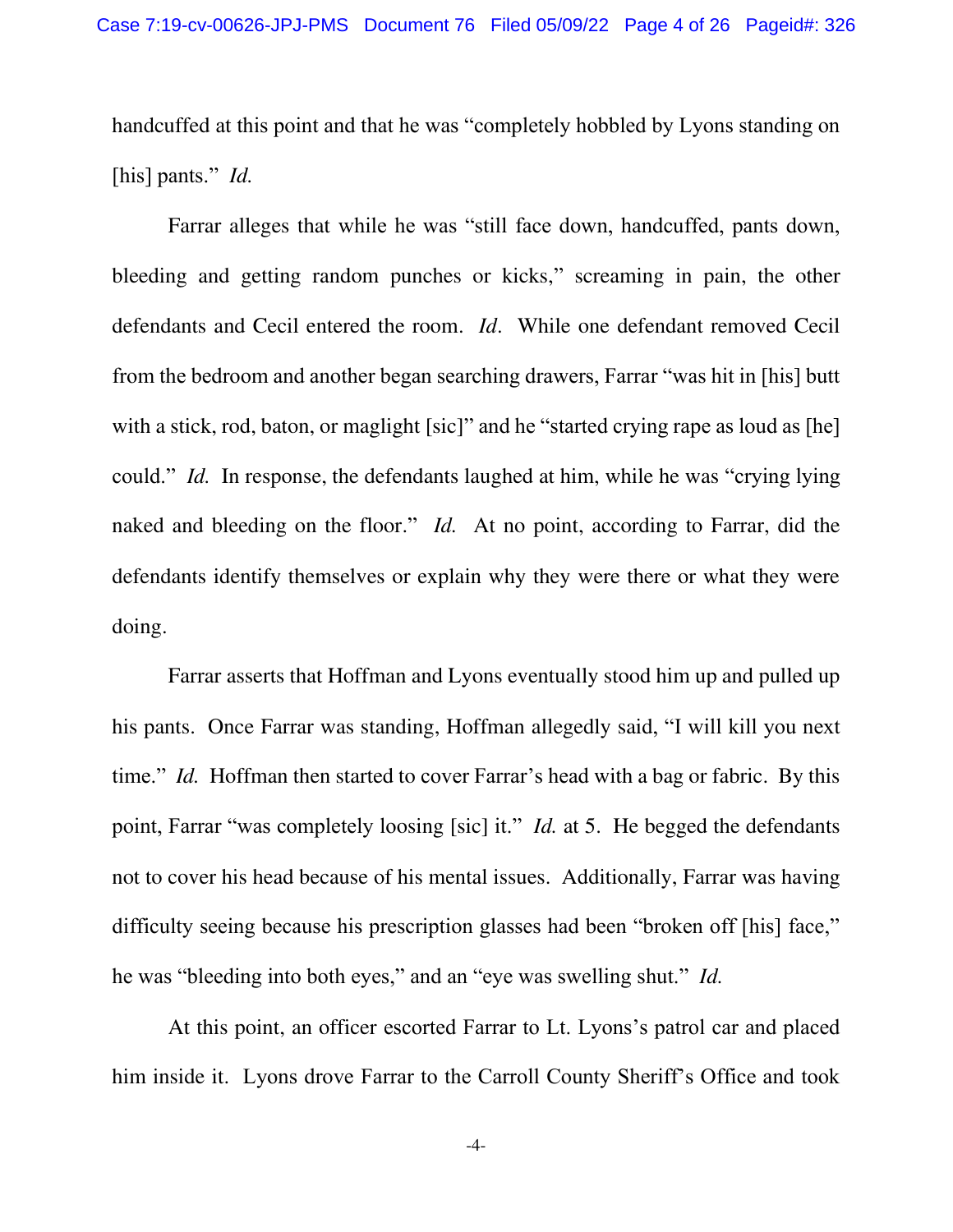him before a magistrate. The magistrate issued warrants charging Farrar with possession of a controlled substance with intent to distribute and obstruction of justice by threats or force. Even though Farrar was "still bleeding" and "slumped over," no one in the Carroll County Sheriff's Office examined his injuries. *Id.*

After the warrants were issued at approximately 11:15 p.m., officers from the New River Valley Regional Jail transported Farrar to the jail. Upon seeing Farrar, a nurse informed the officers that Farrar needed to be taken to the hospital. *Id.*

 Farrar was examined in the emergency department of Carilion New River Valley Medical Center shortly after midnight. Amend. Compl. 12, ECF No. 37-5. Hospital records indicate that Farrar reported being involved in a physical altercation with police officers and complained of facial wounds, right ear pain, and right rib pain. Physical examination notes describe Farrar as having "[c]rusted blood over entirety of face" and "2 cm lacerations to the R and L lateral eyebrows," each of which required three sutures. *Id.* at 13. A CT scan of Farrar's head revealed no mass, hemorrhage, or acute stroke, and a CT scan of his cervical spine revealed no acute abnormalities. The examining physician expressed his final impression as follows:

- 1. Examination for medicolegal reason Acute
- 2. Alleged assault Acute
- 3. Facial laceration, initial encounter Acute

-5-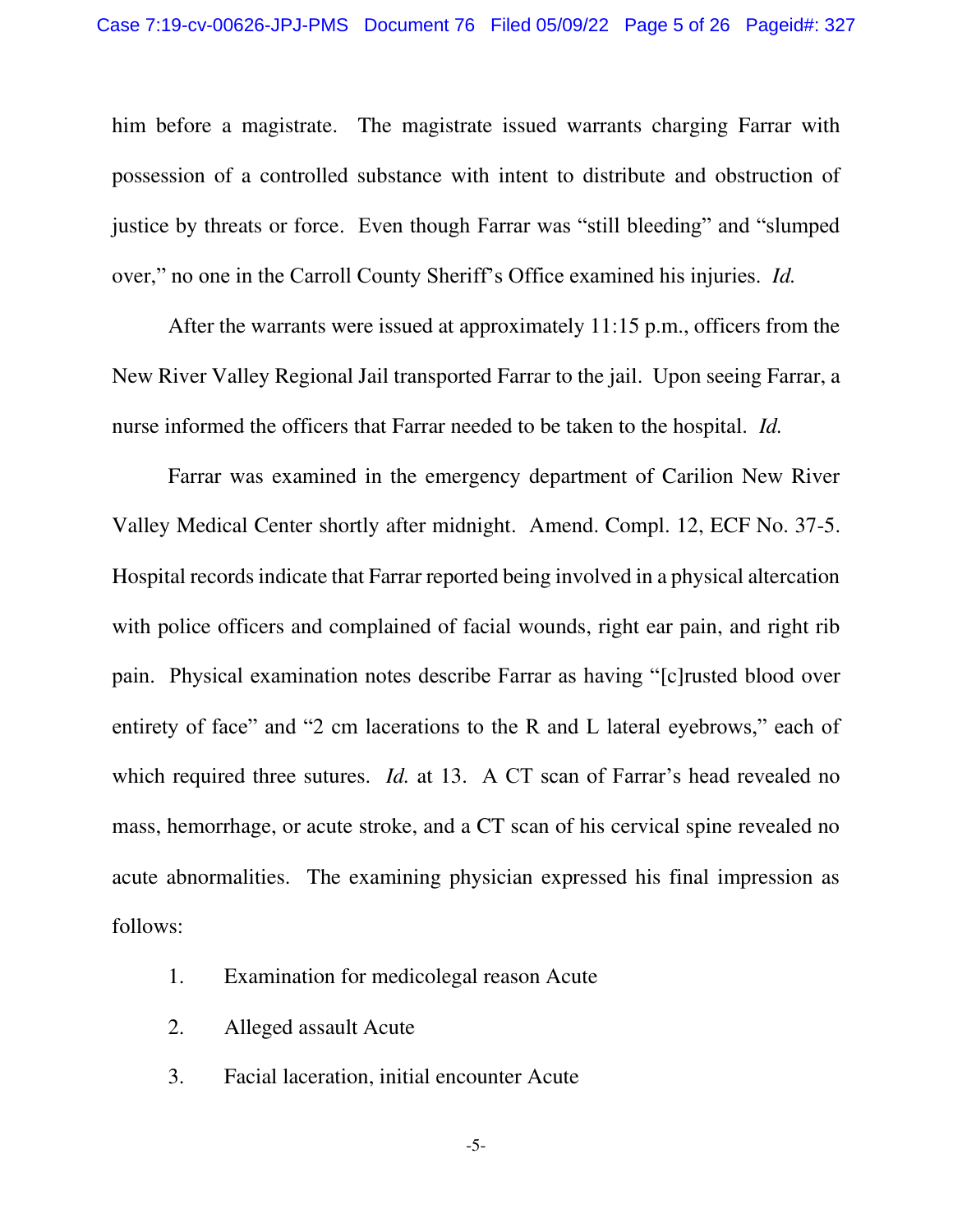4. Closed head injury, initial encounter Acute

5. Neck pain Acute

*Id.* at 19.

 Farrar also underwent a forensic examination at the hospital, during which he provided an account of his encounter with the deputies. The forensic nurse examiner ("FNE") photographed Farrar's injuries and reported her physical findings. In addition to describing the dried blood and lacerations observed by the examining physician, the FNE noted skin discoloration, abrasions, and bruising on Farrar's left forehead, left elbow, left thumb, right earlobe, right chest, right buttock, and right hip. *Id.* at 32. Farrar was discharged from the hospital at 4:25 a.m. on November 16, 2018, and returned to the jail.

 On September 16, 2019, Farrar appeared in the Carroll County Circuit Court and entered pleas of guilty to the offenses for which he was arrested on November 15, 2018: possession of a Schedule II controlled substance with intent to distribute and obstruction of justice. The court sentenced Farrar to five years imprisonment, with three years and ten months suspended, for the drug offense, and to twelve months, all suspended, on the obstruction offense.

The defendants' account of what transpired in the trailer is quite different than Farrar's version. The deputies contend that Farrar refused to comply with repeated commands to show his hands as he sat on the toilet with one of his hands out of sight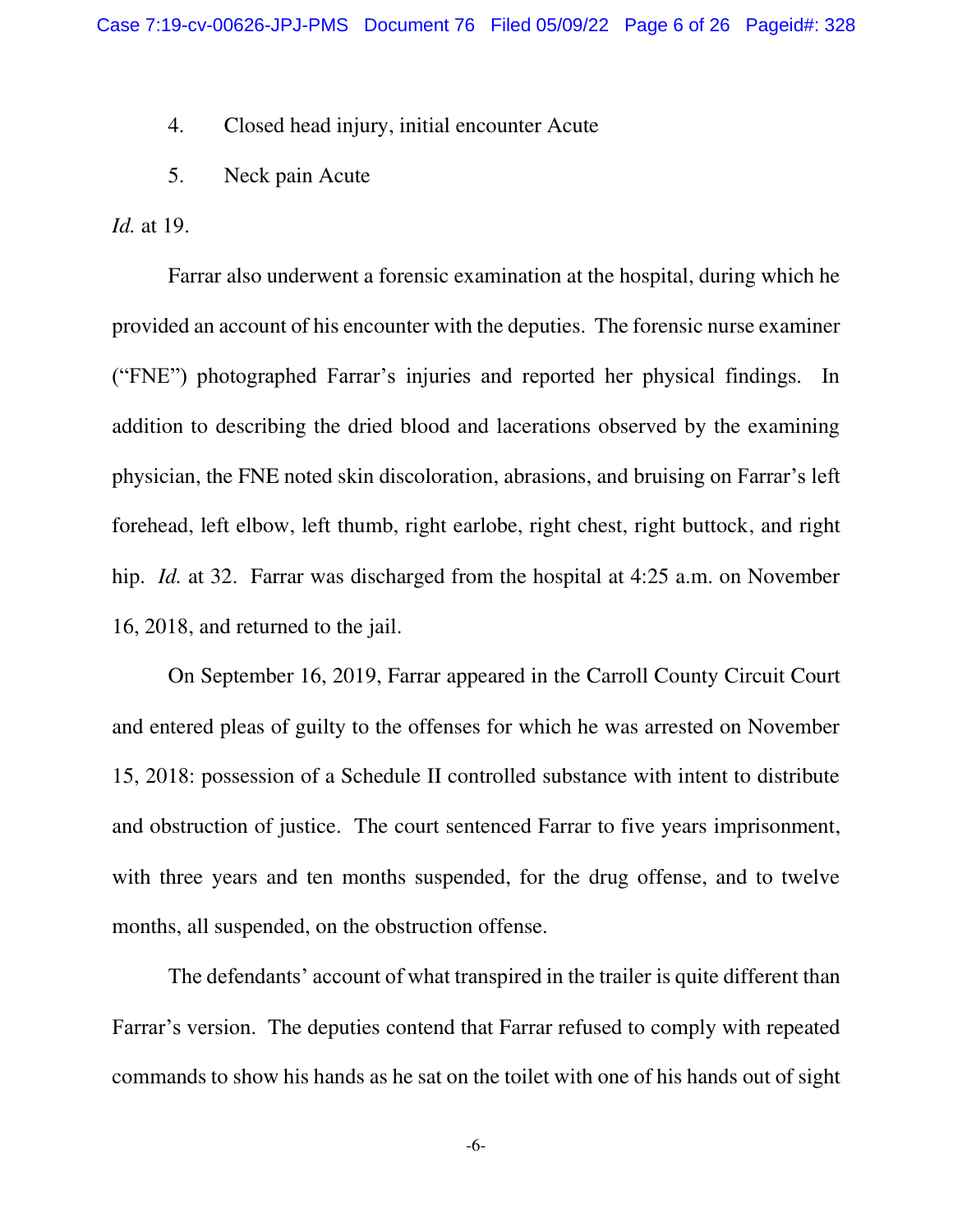between his legs. Consequently, "[Hoffman] believed Farrar was either reaching for a weapon or flushing drugs," and for that reason, "[he] pulled [Farrar] to the floor and told him he was under arrest." Hoffman Decl. ¶ 4, ECF No. 56-1. At that point, according to the defendants, "Farrar was flailing his body, kicking his legs, and banging his head against the ground," and all five defendants attempted to subdue him. *Id.* at  $\parallel$  5. Farrar actively resisted the officers' efforts to subdue him and ignored their commands for him to put his hands behind his back. Each of the defendants feared Farrar might have a weapon. "To urge Farrar to give up his hands, [Hoffman admittedly] issued hand strikes to his right side." *Id.* However, Hoffman denies striking Farrar in the face or head, and Lyons denies striking Farrar at all. According to the defendants, Farrar began bleeding from his head after he banged it against the floor and wall, and he continued banging his head on the floor after being handcuffed, screaming, "Cheryl they're raping me." *Id.*

At some point during the interactions with Hoffman, Farrar spit at the deputy and said that he had Hepatitis C or HIV (Hoffman does not recall which). As a result, after Farrar was handcuffed, Hoffman retrieved a "spit mask" from his patrol car and placed it on Farrar. *Id.* at ¶ 8. The mask allowed Farrar to breathe, see, and have normal range of motion.<sup>3</sup>

<sup>&</sup>lt;sup>3</sup> Farrar denies that Hoffman placed a spit mask on him that night. Resp. 11, ECF No. 58 ("[A spit mask] was never on me just trying to cover my head like a hostage & when I told them about my Mental Condition & Meds that stopped.").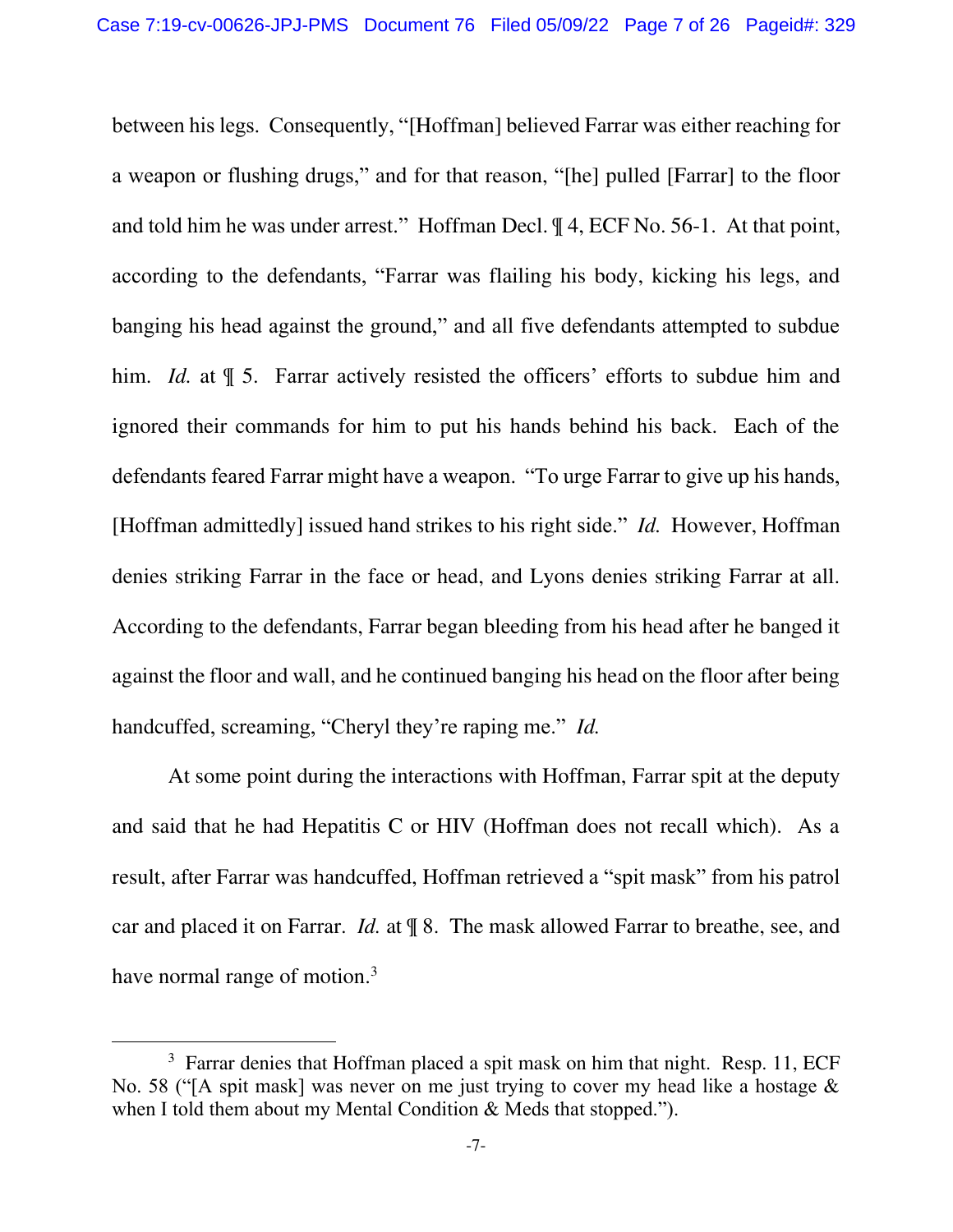After Farrar was handcuffed and he calmed down, Lyons searched his person and found marijuana in his pocket. Farrar's girlfriend consented to a search of the trailer. Inside a nightstand in the back bedroom, the deputies found a black bag containing five plastic baggies filled with white crystals, a bag with four orange pills, and several empty baggies. They also found a set of digital scales. The girlfriend told the deputies that the items belonged to Farrar. Field testing revealed that the white crystals were positive for methamphetamine, and the orange pills were identified as Schedule III drugs.

Farrar commenced this action under 42 U.S.C. § 1983 in early September 2019. In mid-October 2019, he filed a verified Amended Complaint that he later amended. He sued Lyons, Hoffman, Worrell, Carico, and Helton, the officers listed on the police report. Liberally construed, Farrar's pleadings, ECF Nos. 1, 8, 29, 37, 38, 46, and 47, assert the following claims: (1) Hoffman and Lyons used excessive force in violation of the Fourth Amendment; (2) Hoffman and Lyons committed assault and battery under Virginia law; (3) Hoffman and Lyons committed intentional infliction of emotional distress under Virginia law when they tried to "hood" Farrar; (4) all five deputies acted with deliberate indifference to his serious medical needs in violation of the Fourteenth Amendment; (5) all five deputies violated the Americans with Disabilities Act ("ADA") "by not treating [Farrar] medically"; (6) all five deputies failed to protect Farrar from acts of excessive force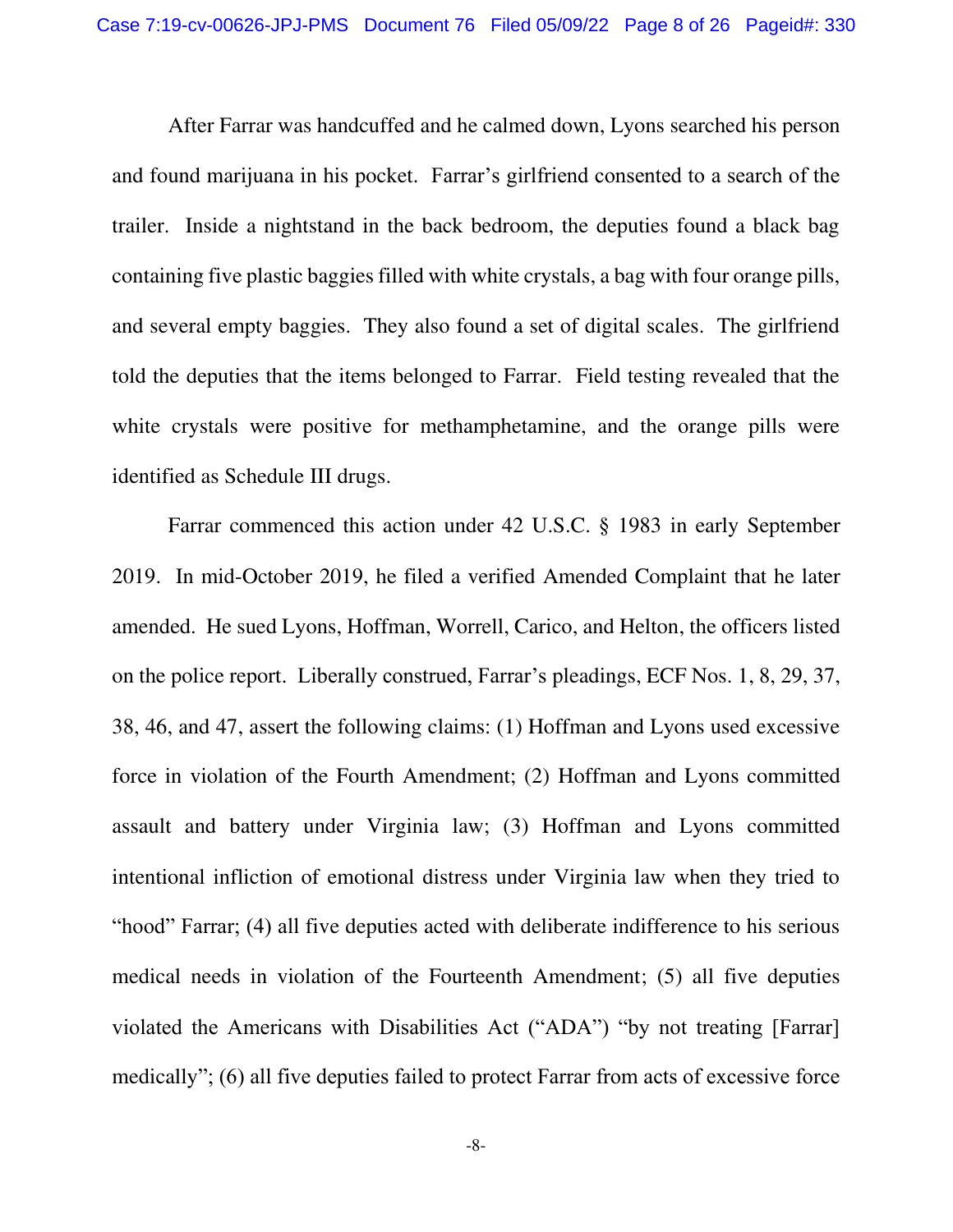by others and/or were deliberately indifferent to Farrar's condition after such uses of force, in violation of the Fourteenth Amendment and the Virginia Constitution; and (7) Hoffman and Lyons were deliberately indifferent under the Fourteenth Amendment and intentionally inflicted emotional distress in violation of Virginia law when they failed to provide Farrar access to medical care at the Carroll County Sheriff's Office. Amend. Compl. 1, 2, ECF No. 37. As relief, Farrar seeks monetary damages.<sup>4</sup>

 As discussed, the defendants have moved for summary judgment. Farrar has responded to their motion, making it ripe for a decision.

### II. DISCUSSION.

### A. Standards of Review.

The Federal Rules of Civil Procedure provide that a court should grant summary judgment "if the movant shows that there is no genuine dispute as to any material fact and the movant is entitled to judgment as a matter of law." Fed. R. Civ. P. 56(a). "A dispute is genuine if 'a reasonable jury could return a verdict for the

<sup>&</sup>lt;sup>4</sup> As relief, Farrar also requested "protection from retaliation from said Deputies & friends," which I construe as a request for injunctive relief. Amend. Compl., ECF 37-2. Farrar notified the court in May 2020 that he is no longer incarcerated. Accordingly, I conclude that his request for injunctive relief against these defendants is moot. *See Rendelman v. Rouse*, 569 F.3d 182, 186 (4th Cir. 2009) ("[A]s a general rule, a prisoner's transfer or release from a particular prison moots his claims for injunctive . . . relief with respect to his incarceration there.").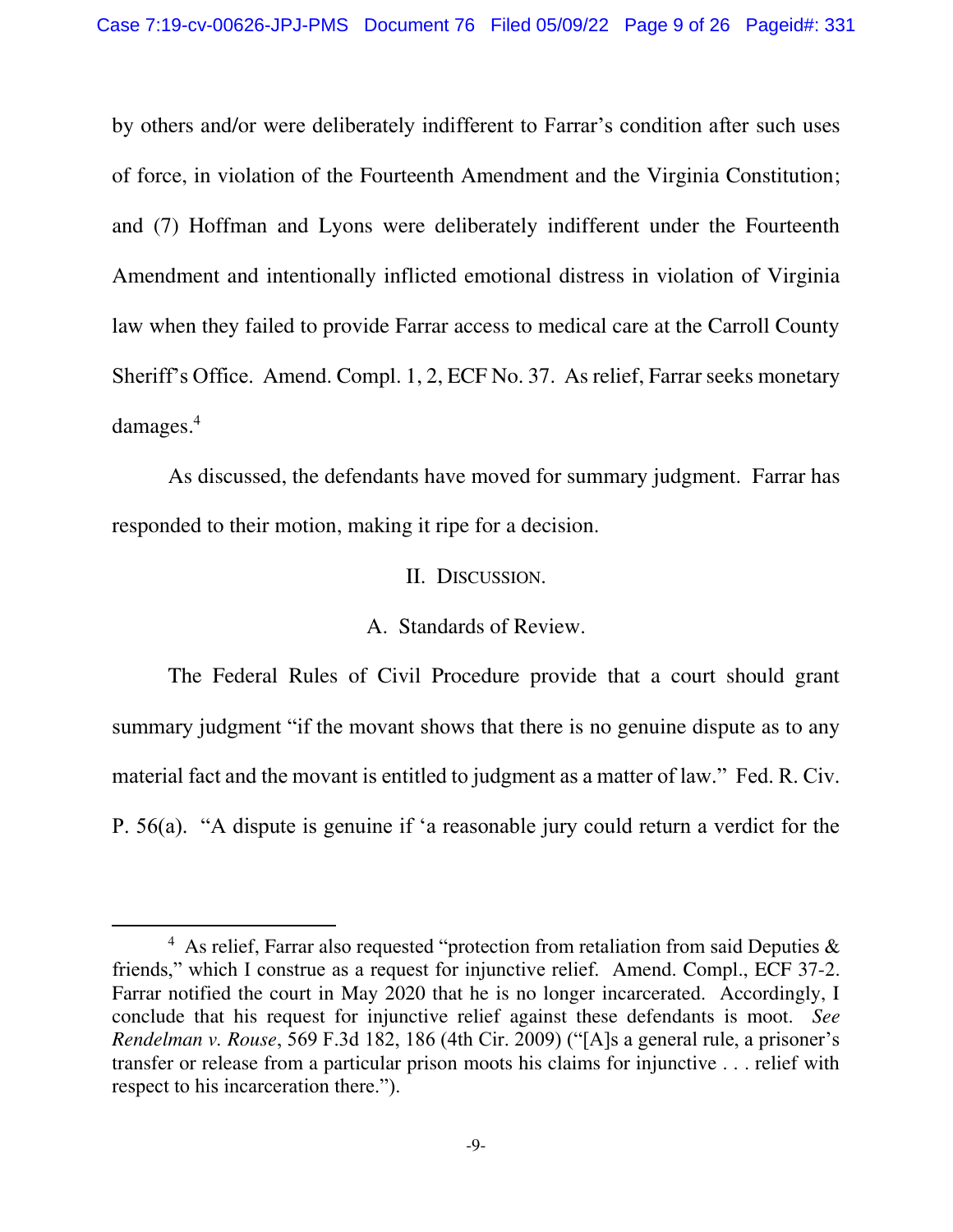nonmoving party.'" *Libertarian Party of Va. v. Judd*, 718 F.3d 308, 313 (4th Cir.  $2013$ ).<sup>5</sup> "A fact is material if it 'might affect the outcome of the suit under the governing law.'" *Id.* (quoting *Henry v. Purnell*, 652 F.3d 524, 548 (4th Cir. 2011)). In considering a motion for summary judgment, the court must view the evidence in the light most favorable to the nonmoving party. *Id.* at 312-13. To withstand a summary judgment motion, the nonmoving party must produce sufficient evidence from which a reasonable jury could return a verdict in his favor. *Anderson v. Liberty Lobby, Inc.*, 477 U.S. 242, 248 (1986).

The defendants have filed declarations and other documentation in support of their motion. Accordingly, to avoid summary judgment, Farrar must present sufficient evidence that could carry the burden of proof of his claims at trial. His submissions must "set forth specific facts showing that there is a genuine [factual] issue for trial" on which the jury could find in his favor. *Id.* "[I]t is well established that a verified complaint is the equivalent of an opposing affidavit for summary judgment purposes, when the allegations contained therein are based on personal knowledge." *Goodman v. Diggs*, 986 F.3d 493, 498 (4th Cir. 2021).<sup>6</sup>

<sup>&</sup>lt;sup>5</sup> I have omitted internal quotation marks, citations, and alterations throughout unless otherwise noted.

<sup>&</sup>lt;sup>6</sup> "A complaint is 'verified' if it is 'signed, sworn, and submitted under penalty of perjury.'" *Goodman*, 986 F.3d at 495 n.2. Farrar's Amended Complaint satisfies these verification requirements.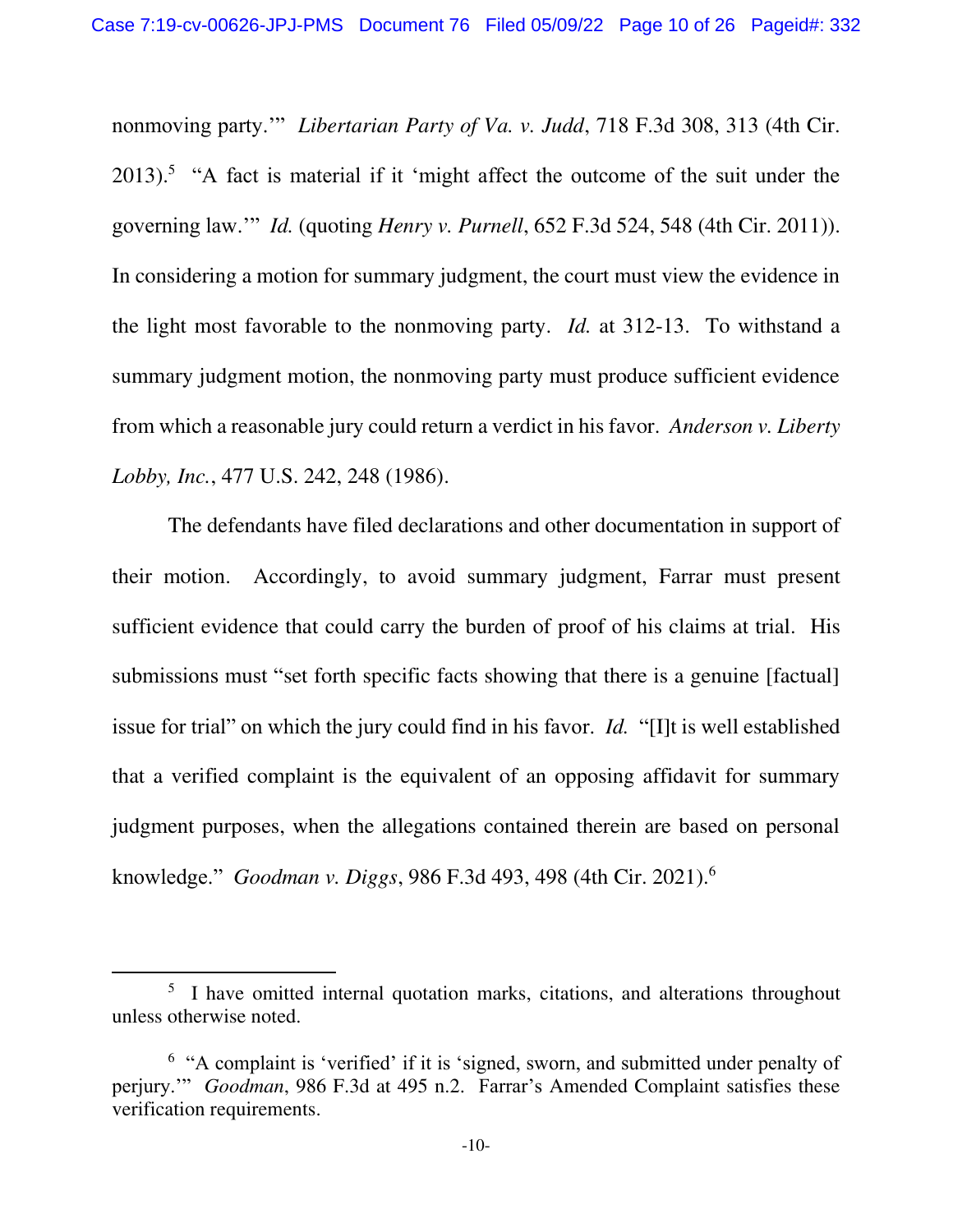#### B. Claims under Section 1983.

Section 1983 permits an aggrieved party to file a civil action against a person for actions taken under color of state law that violated his constitutional rights. *Cooper v. Sheehan*, 735 F.3d 153, 158 (4th Cir. 2013). The defendants do not contest that they acted under the color of state law during the events on which Farrar alleges his § 1983 claims of excessive force, bystander liability, and denial of medical care.

## *1. Excessive Force on Arrest.*

An officer's use of force on arrest is weighed under the Fourth Amendment and does not violate the Constitution if it is objectively reasonable in light of the facts and circumstances. *Graham v. Connor*, 490 U.S. 386, 388 (1989). This analysis requires "a careful balancing of the nature and quality of the intrusion on the individual's Fourth Amendment interests against the countervailing governmental interests at stake." *Id.* at 396. Three factors guide the court's objective reasonableness inquiry: (1) "the severity of the crime"; (2) "whether the suspect pose[d] an immediate threat to the safety of the officers or others"; and (3) whether the suspect was actively resisting arrest or attempting to flee. *Id.* Importantly, the court must judge the defendant's actions "from the perspective of a reasonable officer on the scene, rather than with the 20/20 vision of hindsight." *Id.* The court's reasonableness assessment must make "allowance for the fact that police officers are often forced to make split-second judgments — in circumstances that are tense,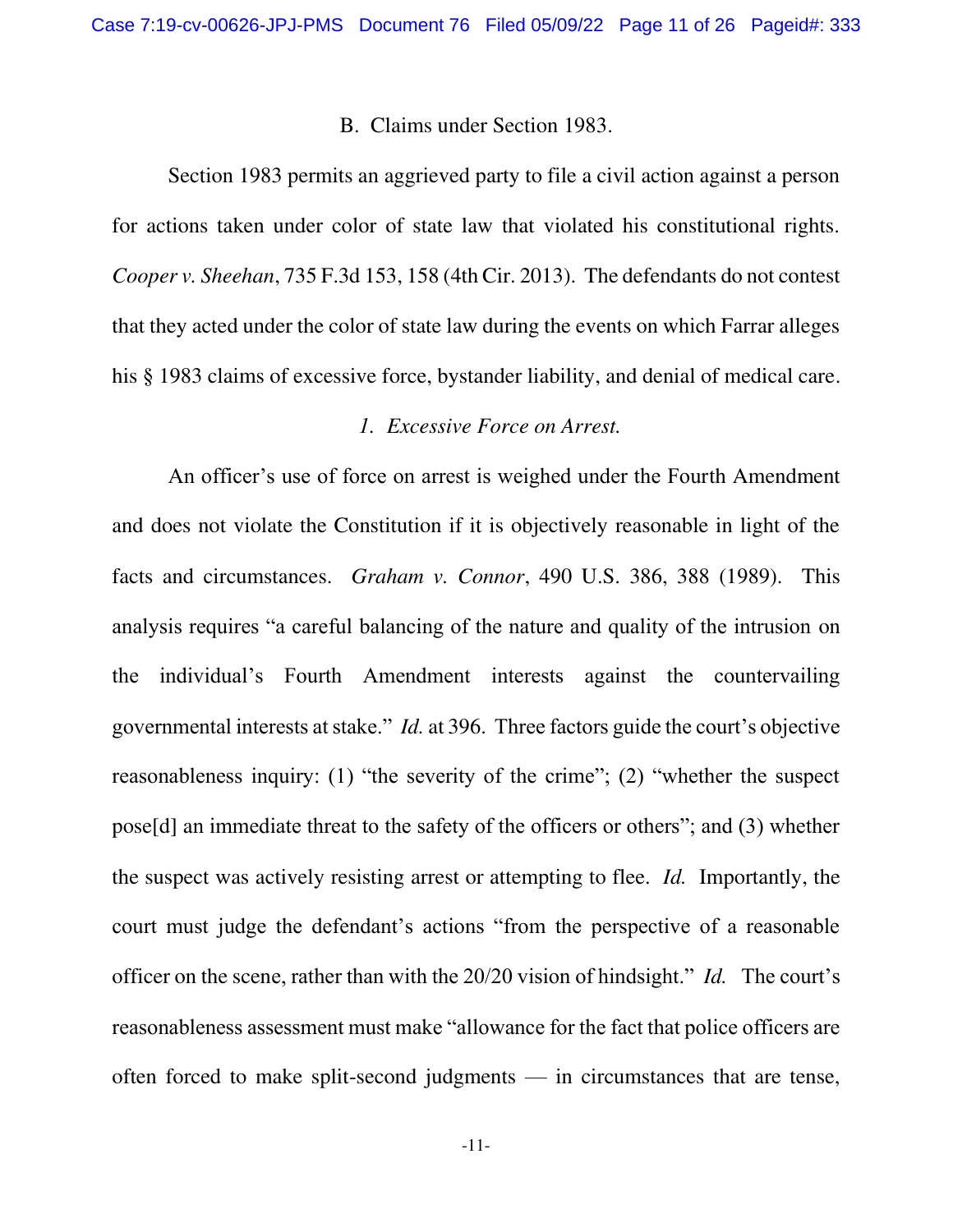uncertain, and rapidly evolving — about the amount of force that is necessary in a particular situation." *Id.* at 397.

Hoffman and Lyons contend that there is no genuine issue of material fact on which a reasonable jury could find that they used excessive force against Farrar in violation of the Fourth Amendment. I disagree.

Viewing the evidence in the light most favorable to Farrar, the use of force occurred after the defendants entered Farrar's residence to serve an arrest warrant for a probation violation. According to the Amended Complaint, Hoffman grabbed Farrar from the toilet by the head, punched him in the face and back, and dragged him across the bedroom floor with his pants around his ankles. Farrar states that even after he was pinned face-down on the floor and placed in handcuffs, Hoffman continued to punch him in the head, face, and ears, while Lyons repeatedly struck Farrar's back, butt, and legs. Farrar suffered injuries to his face and head during the incident, including lacerations that required sutures. I conclude that under the Fourth Amendment standard, a reasonable jury could find that Hoffman and Lyons used excessive force.

The defendants' declarations paint a sharply different picture of what transpired in the residence, suggesting that they only used as much force as necessary to ensure safety of all participants when apprehending a suspect described to them as dangerous and possibly armed who was actively resisting the officers' orders and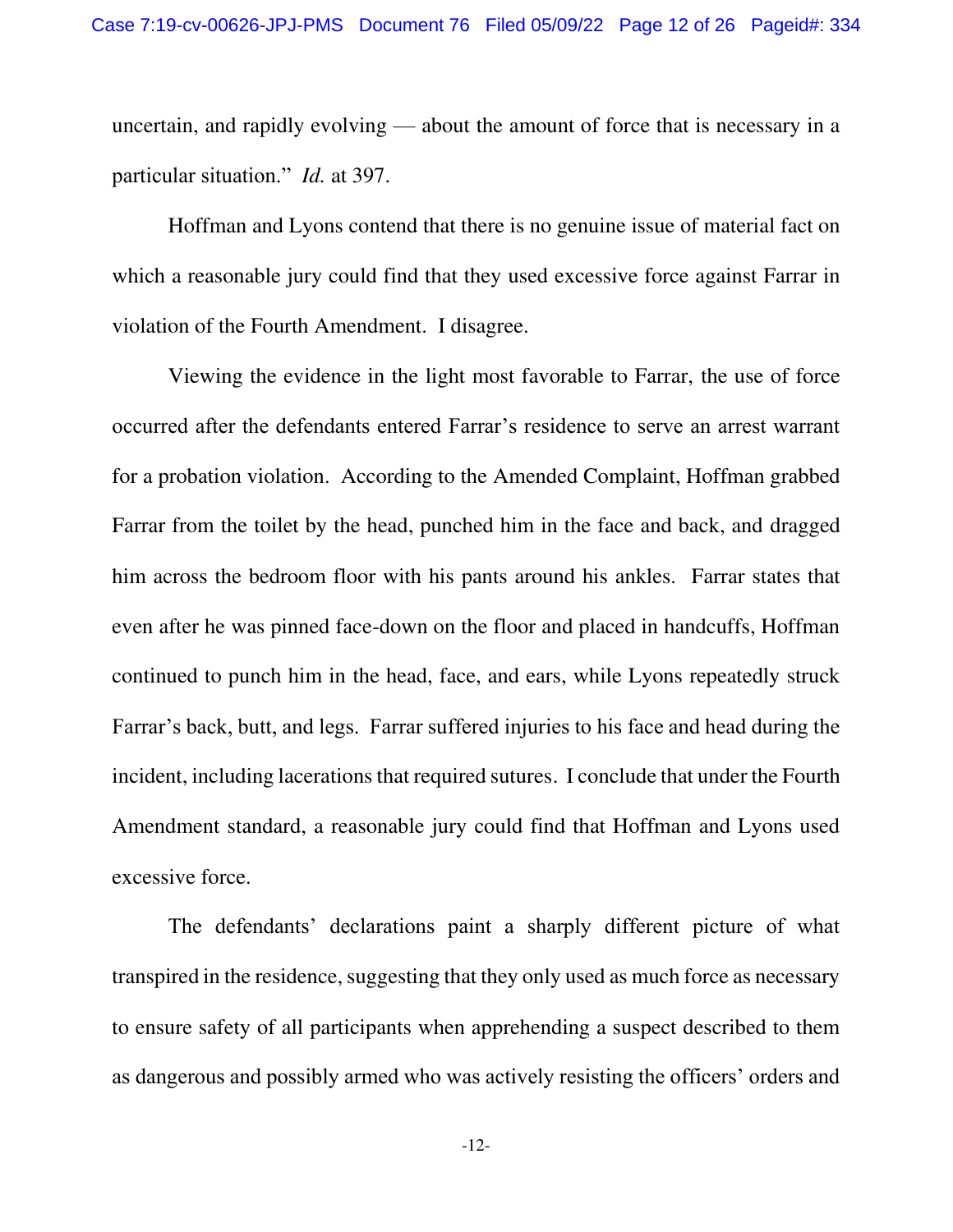efforts to arrest him. At summary judgment stage of the proceedings, however, Farrar's verified Amended Complaint "carries the same weight" as the defendants' declarations and has "the same force and effect." *El Bey v. Roop*, 530 F.3d 407, 414 (6th Cir. 2008); *see also Goodman*, 986 F.3d at 498. Based on Farrar's sworn allegations, I find that a reasonable jury could be persuaded that Hoffman and Lyons used excessive force both before and after handcuffing Farrar. *See Young v. Prince George's Cnty.*, 355 F.3d 751, 758 (4th Cir. 2004) (holding that the district court erred in granting summary judgment on the plaintiff's Fourth Amendment excessive force claim where the plaintiff was struck in the head and back while lying facedown on the ground in handcuffs), *abrogated on other grounds by Wilkins v. Gaddy*, 599 U.S. 34 (2010). Accordingly, I must deny summary judgment for Hoffman and Lyons on the merits of the excessive force claim.

### *2. Heck v. Humphrey Bar of § 1983 Claim.*

The defendants also argue that the excessive force claims implicate the validity of Farrar's conviction for obstruction of justice and is therefore barred by *Heck v. Humphrey,* 512 U.S. 477 (1994). In *Heck*, the Supreme Court held that

when a state prisoner seeks damages in a § 1983 suit, the district court must consider whether a judgment in favor of the plaintiff would necessarily imply the invalidity of his conviction or sentence; if it would, the complaint must be dismissed unless the plaintiff can demonstrate that the conviction or sentence has already been invalidated. But if the district court determines that the plaintiff's action, even if successful, will not demonstrate the invalidity of any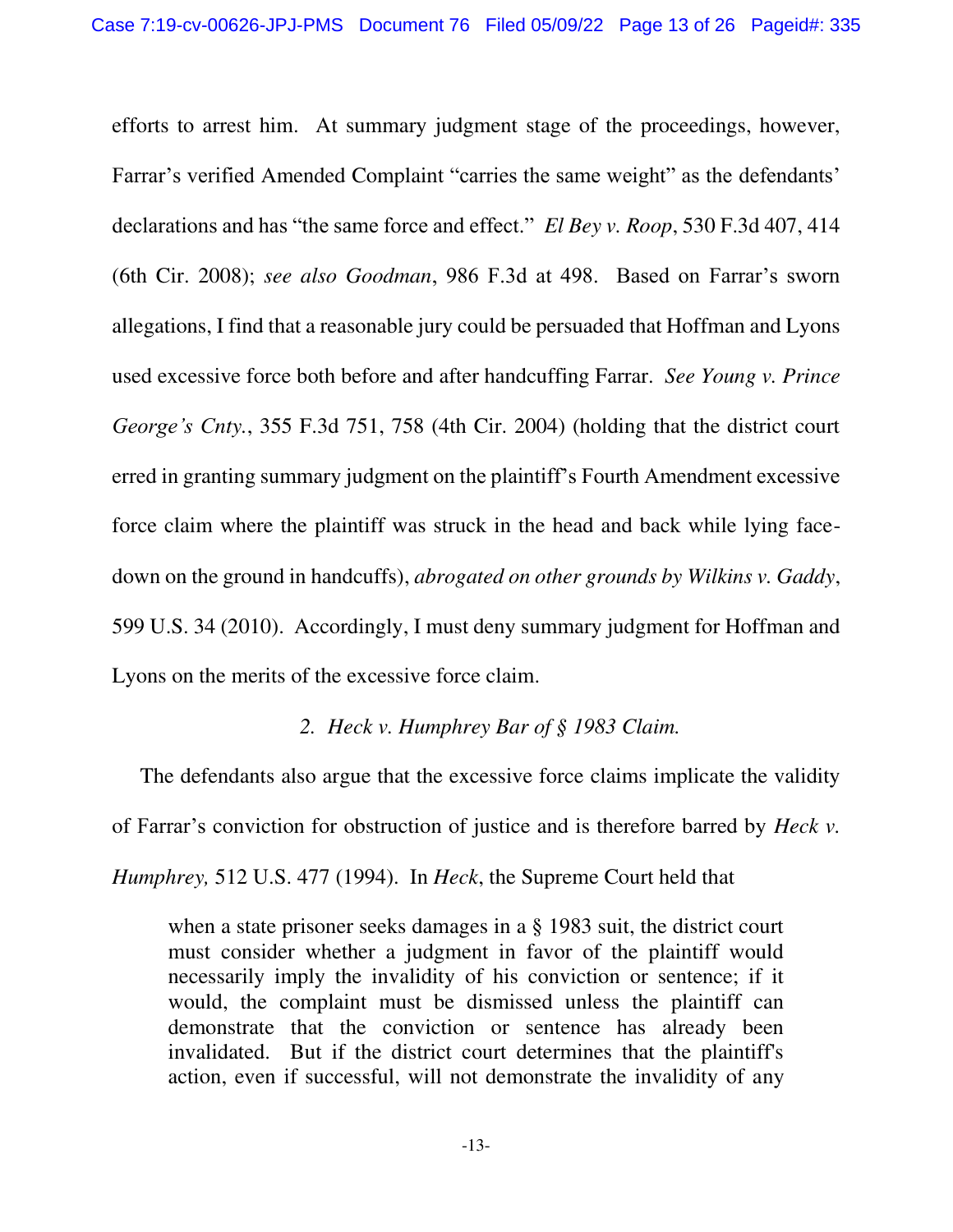outstanding criminal judgment against the plaintiff, the action should be allowed to proceed.

*Id.* at 487. "The *Heck* analysis requires a close factual examination of the underlying conviction." *Riddick v. Lott*, 202 F. App'x 615, 616 (4th Cir. 2006) (unpublished). A § 1983 claim is not barred under *Heck* unless "it is clear from the record that its successful prosecution would necessarily imply that the plaintiff's earlier conviction was invalid." *Id.*

 In this case, the record establishes that Farrar pleaded guilty to a charge of obstruction of justice in violation of Virginia Code § 18.2-460. However, it is not clear from the record that success on Farrar's § 1983 excessive force claim would necessarily call into question the validity of his conviction for obstruction. The defendants have presented no evidence regarding the factual basis for Farrar's guilty plea. Without such evidence, the court "cannot determine whether his claim of police brutality would necessarily imply invalidity of his earlier conviction." *Id.*; *see also id*. at 617 (recognizing that even a conviction for assaulting an officer while resisting arrest "may coexist with a finding that the officer's alleged attack was unprovoked and occurred independently of" plaintiff's resistance); *Reese v. Cnty. of Sacramento*, 888 F.3d 1030, 1046 (9th Cir. 2018) (holding that without the specific factual basis for plaintiff's prior conviction, the court could not determine if plaintiff's excessive force claim would call into question the validity of the conviction); *Bush v. Strain*, 513 F.3d 492, 498 (5th Cir. 2008) (explaining that "a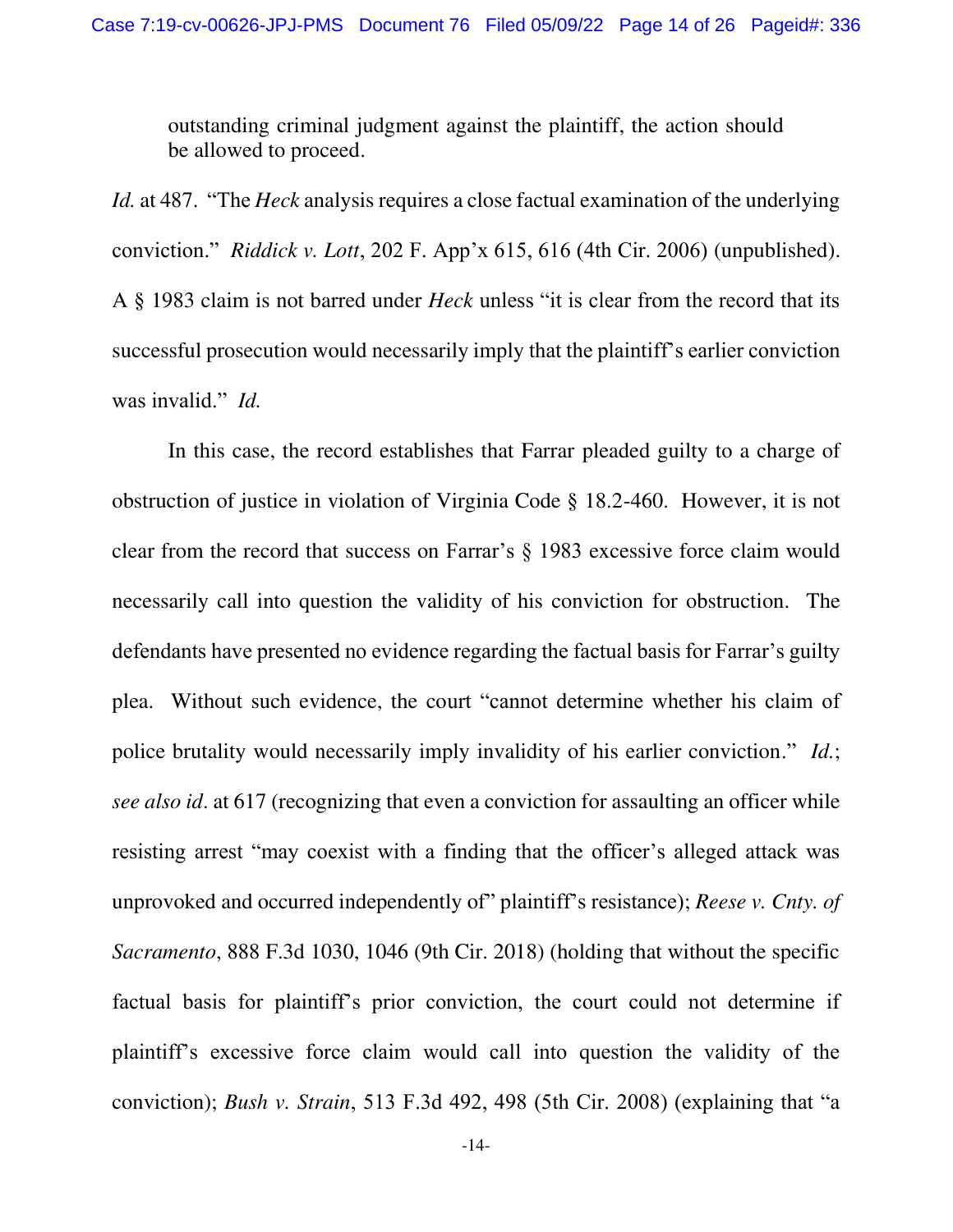§ 1983 claim would not necessarily imply the invalidity of a resisting arrest conviction, and therefore would not be barred by *Heck*, if the factual basis for the conviction is temporally and conceptually distinct from the excessive force claim"). Accordingly, I conclude from the record that none of the defendants is entitled to summary judgment under *Heck*.

# *3. Bystander Liability.*

In the Amended Complaint as amended or supplemented by later submissions, Farrar contends that all five deputes were present in the bedroom to witness or also to participate in the efforts by Hoffman and Lyons to subdue and restrain him, but did nothing to help him.<sup>7</sup> I construe these allegations as asserting claims of bystander liability under § 1983 against all five deputies for failing to prevent some of the alleged uses of excessive force by other defendants.

The concept of bystander liability is premised on a law officer's duty to uphold the law and protect the public from illegal acts, regardless of who commits them.  $\ldots$ . Therefore, if a bystanding officer (1) is confronted with a fellow officer's illegal act, (2) possesses the power to prevent it, and (3) chooses not to act, he may be deemed an accomplice and [be] treated accordingly.

 $7$  The defendants argue that when Farrar amended his pleading after their Motion to Dismiss, he abandoned his claim of bystander liability. The docket reflects, however, that Farrar did not label these later submissions as a Second Amended Complaint and that the court granted them as amendments to the existing Amended Complaint. Thus, the defendants' abandonment argument lacks merit.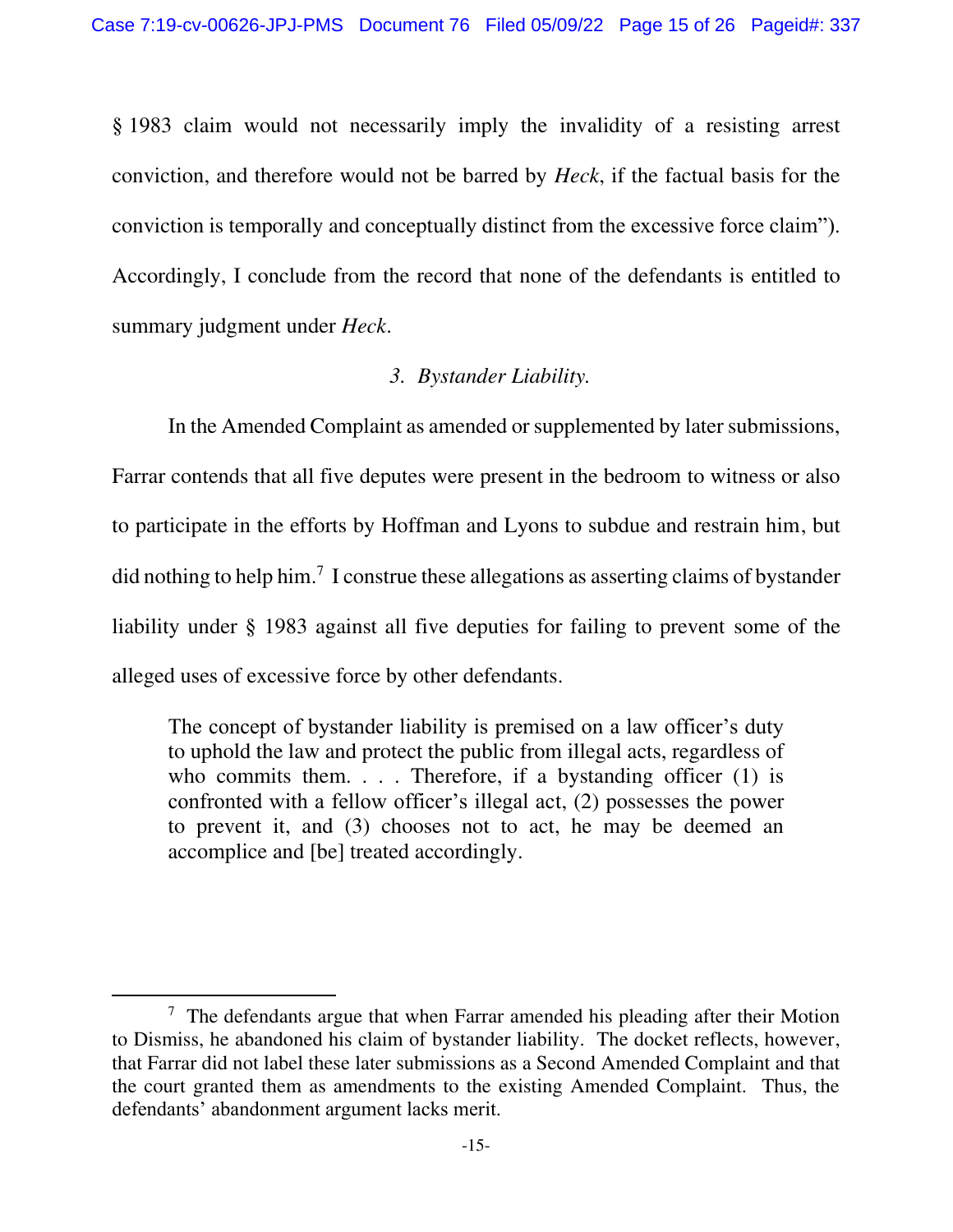*Randall v. Prince George's Cnty.,* 302 F.3d 188, 203 (4th Cir. 2002) (citing *O'Neill v. Krzeminski*, 839 F.2d 9, 11-12 (2d Cir. 1988) (observing that officer who stands by and does not seek to assist victim could be "tacit collaborator"); *Tarashuk v. Orangeburg Cnty.*, No. 5:19-CV-02495-JMC, 2022 WL 969749, at \*8 (D.S.C. Mar. 30, 2022) (applying *Randall* bystander liability standard to claim by pretrial detainee).

Liberally construed, Farrar's allegations describe a scene where at least two deputies are hitting him, a sick man in his fifties who is face down on the floor, screaming in pain, crying rape, and bleeding, and they continue doing so even after he is in handcuffs. The deputies' own declarations indicate that they each participated in some way in a joint attempt to physically subdue and restrain Farrar. The deputies all state that they were so focused on their individual portion of that task that they could not observe uses of force by other deputies. On this record, I find genuine disputes of material fact on which Farrar could persuade a jury that one or more of the deputies knew that another deputy was using excessive force, had a reasonable opportunity to intervene to protect Farrar, and failed to do so. I will deny summary judgment as to the bystander liability claim as to all five defendants.

### *4. Deliberate Indifference to Serious Medical Needs.*

Claims that state officials deprived a pretrial detainee of medical care are addressed under the Fourteenth Amendment, using the familiar deliberate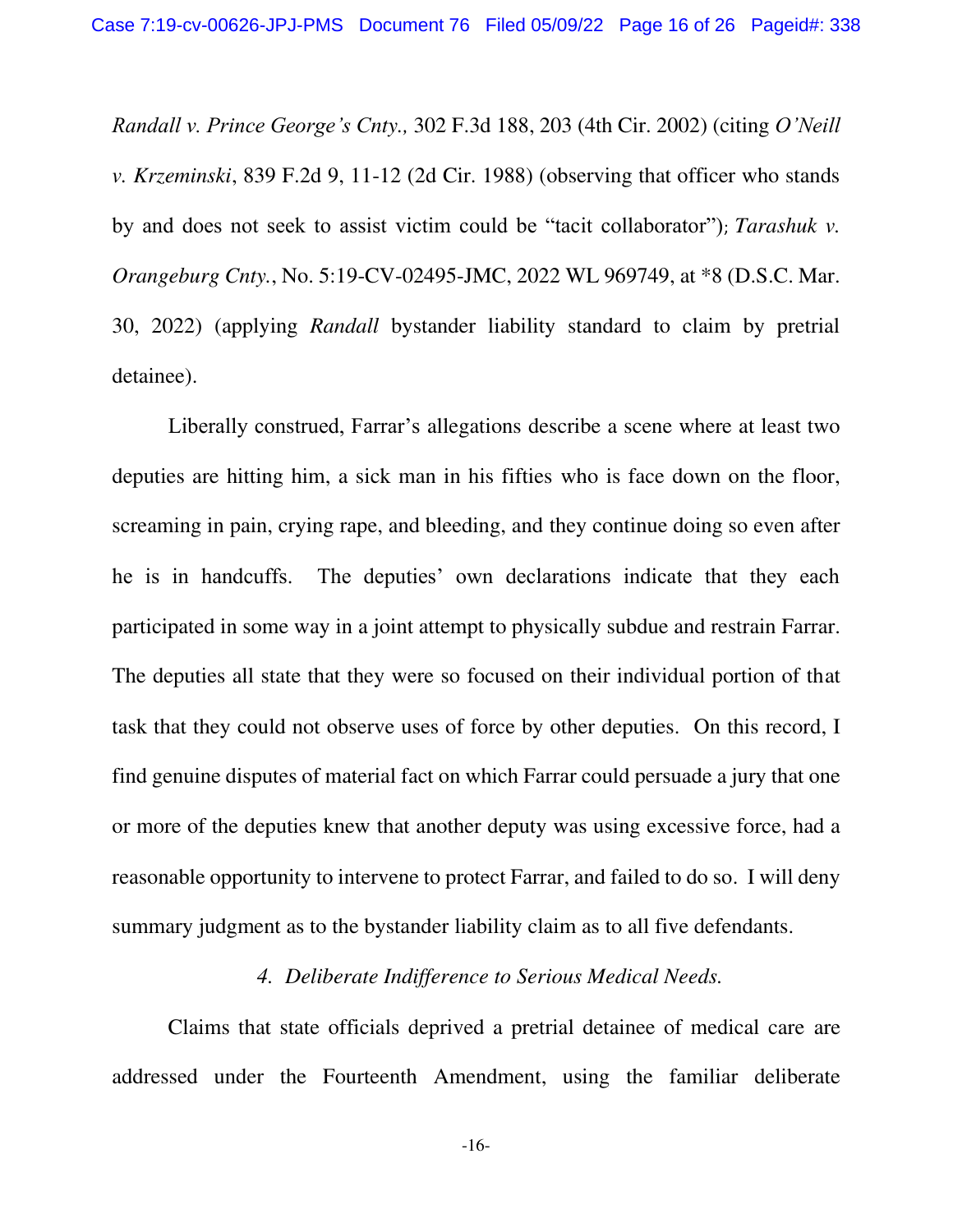indifference standard. *Shover v. Chestnut*, 798 F. App'x 760, 761–62 (4th Cir. 2020) (unpublished) (citing *Patten v. Nichols*, 274 F.3d 829, 834 (4th Cir. 2001). To prevail with such a claim, the detainee plaintiff must first demonstrate that the injury suffered is both apparent and serious. *Id.* (citing *Grayson v. Peed*, 195 F.3d 692, 695 (4th Cir. 1999)). A medical condition is sufficiently serious when it is "so obvious that even a lay person would easily recognize the necessity for a doctor's attention." *Iko v. Shreve*, 535 F.3d 225, 241 (4th Cir. 2008).

The plaintiff must also state facts showing that each defendant exhibited deliberate indifference. *Grayson,* 195 F.3d at 695. "Deliberate indifference is a very high standard — a showing of mere negligence will not meet it." *Id*. First, the plaintiff must show the defendant's actual knowledge of the risk of harm that the injury or medical condition posed to the plaintiff; and second, the detainee must show that the defendant "recognized that his actions were insufficient to mitigate the risk of harm to the [detainee] arising from his medical needs." *Iko*, 535 F.3d at 241. Moreover, "an inadvertent failure to provide adequate medical care" does not satisfy the deliberate indifference standard, and thus, mere negligence in diagnosing or providing treatment for a medical condition is insufficient. *Estelle v. Gamble*, 429 U.S. 97, 105–06 (1976). Rather, for liability under § 1983 for a constitutional violation, the defendant must have responded inappropriately to a "serious" medical condition or acted intentionally to delay or deny the prisoner access to adequate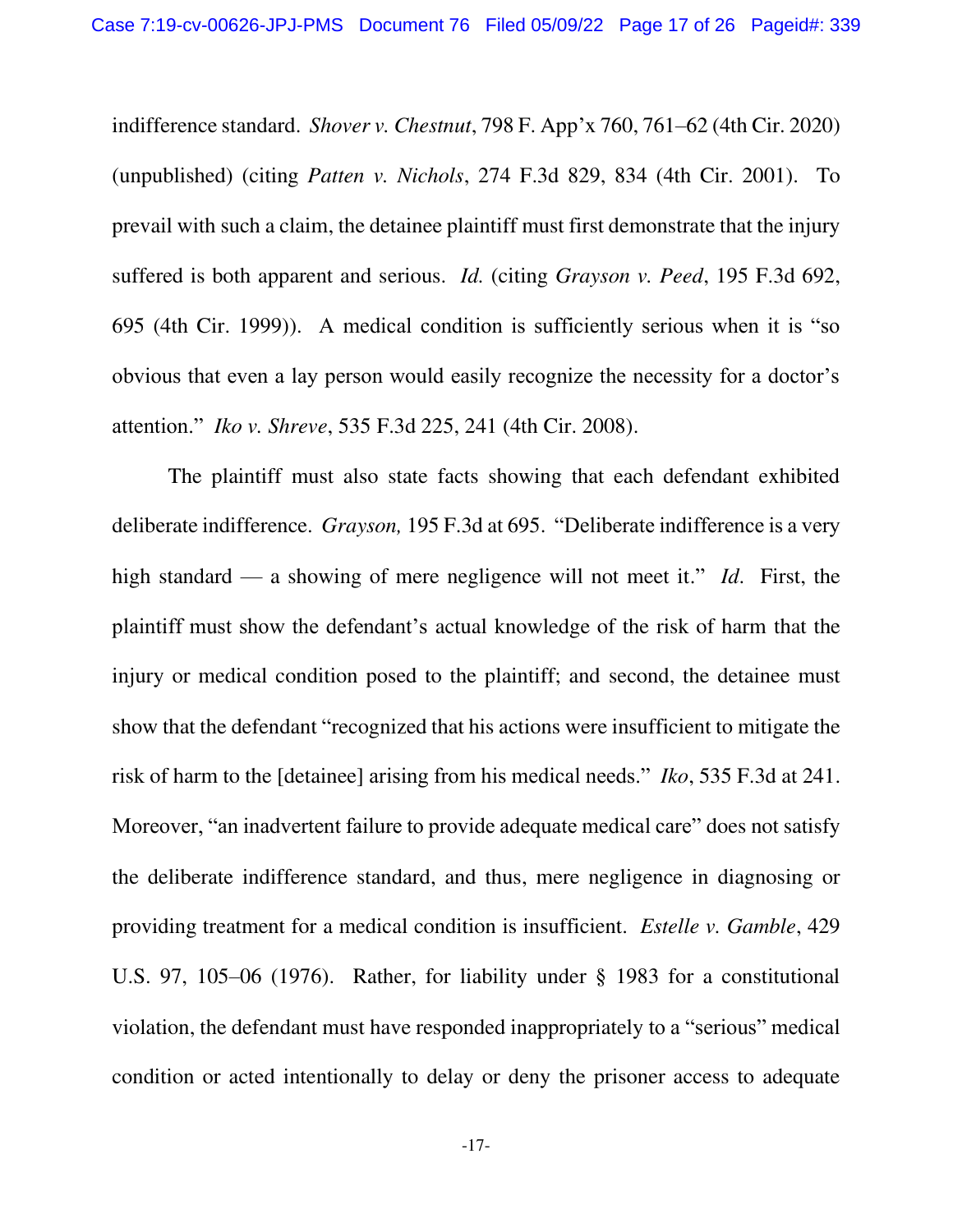medical care. *Id.* at 104–05. A constitutional claim and potential liability under § 1983 arise only when the plaintiff establishes that medical care or a denial of medical care was "so grossly incompetent, inadequate, or excessive as to shock the conscience or to be intolerable to fundamental fairness." *Moon v. Mueller*, No. CIV.A. 1:12-1225-TMC, 2013 WL 2352441, at \*1 (D.S.C. May 29, 2013) (quoting *Miltier v. Beorn*, 896 F.2d 848, 851 (4th Cir. 1990)).

Farrar has submitted copies of two photographs of himself, taken early on the morning of November 16, 2018, when officials booked him into the jail, about three and a half hours after his encounter with the defendants. Amend. Compl. 1–2, ECF No. 38-1. Farrar claims that at this time, he was still bleeding from a cut above his right eye. He argues that given his injuries, the defendants should have known after the altercation that he needed immediate medical care. Instead, the defendants took him before the magistrate to be charged and let him wait, unattended, for jail officials to take custody of him at the Sheriff's Office.

The defendants state in their declarations that they saw only some cuts and light bleeding on Farrar's face that night. They also declare their understanding that according to procedure, Farrar would soon be transported to the jail, where officials would ensure that he received an assessment by medical professionals and appropriate medical care. Only Lyons transported Farrar from his trailer to the Sheriff's Office, where jail officials would retrieve him. None of the other deputies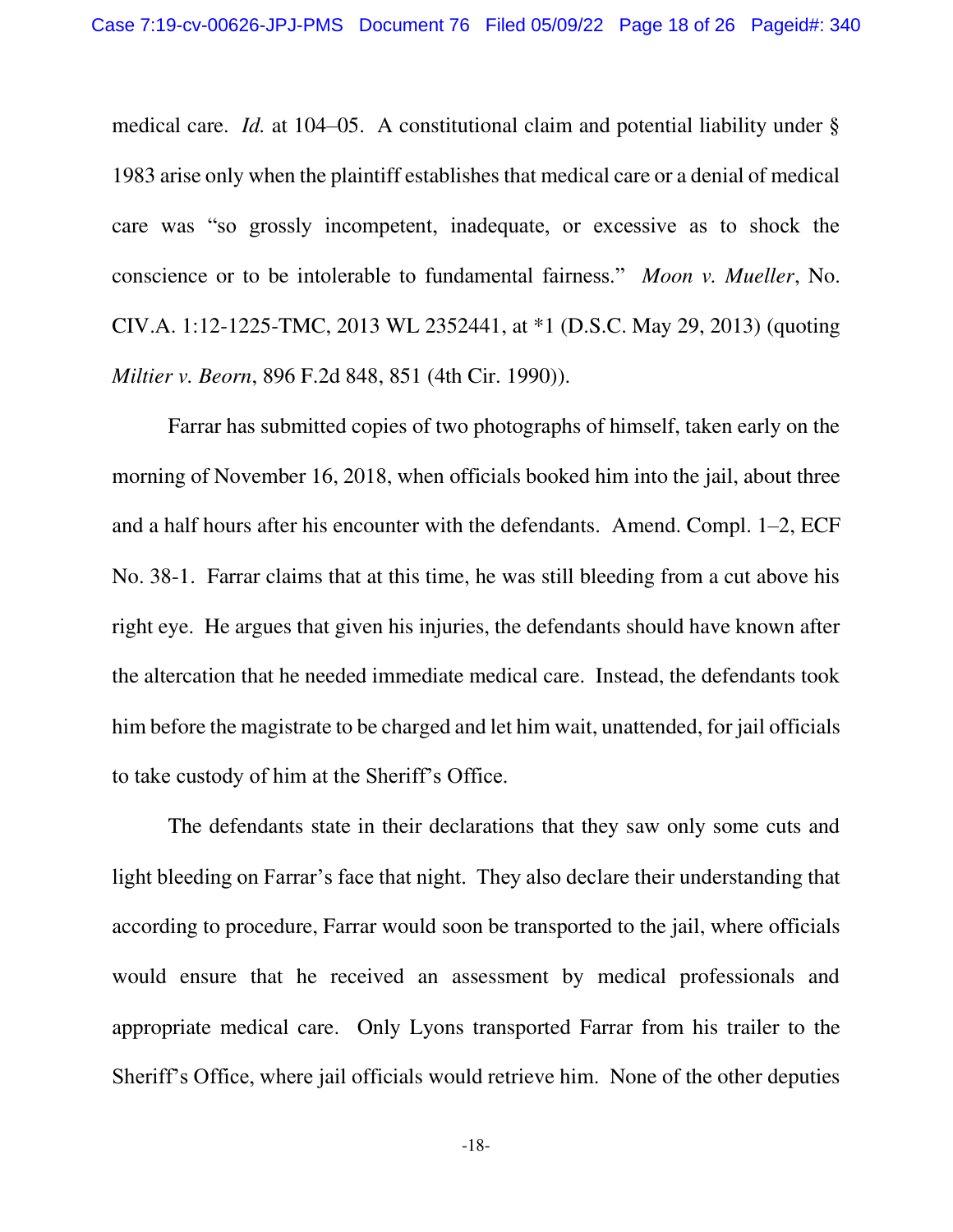saw or could have obtained medical care for Farrar after he left with Lyons. All of the deputies, including Lyons, have stated their belief that Farrar's injuries were not serious enough to require medical attention before he reached the jail.

While the photographs are grim and Farrar alleges suffering more than de minimis injuries, I must agree that neither the photos nor the allegations and medical records depict injuries likely to cause death or permanent disability if not immediately addressed. Moreover, as the defendants expected, within hours of the altercation, jail officials ensured that Farrar received professional assessment and treatment of his injuries at the local hospital. He underwent diagnostic imaging tests and received sutures for lacerations as the medical staff deemed necessary. On this record, I find no material disputed fact on which a reasonable jury could find that any of the defendants were deliberately indifferent to a serious medical need for more prompt or different medical care than Farrar received that night. I conclude that the defendants are entitled to summary judgment as a matter of law as to this claim and will grant that portion of their motion.

### *5. Americans with Disabilities Act.*

Farrar states: "All Deputies violation [sic] of Americans with Disabilities Act by not treating me medically." Amend. Compl. 2, ECF No. 37. This claim fails. "[T]he ADA cannot be used to assert a claim of inadequate medical care." *Baxley v. Jividen*, 508 F. Supp. 3d 28, 62 (S.D.W. Va. 2020). "Although the Fourth Circuit

-19-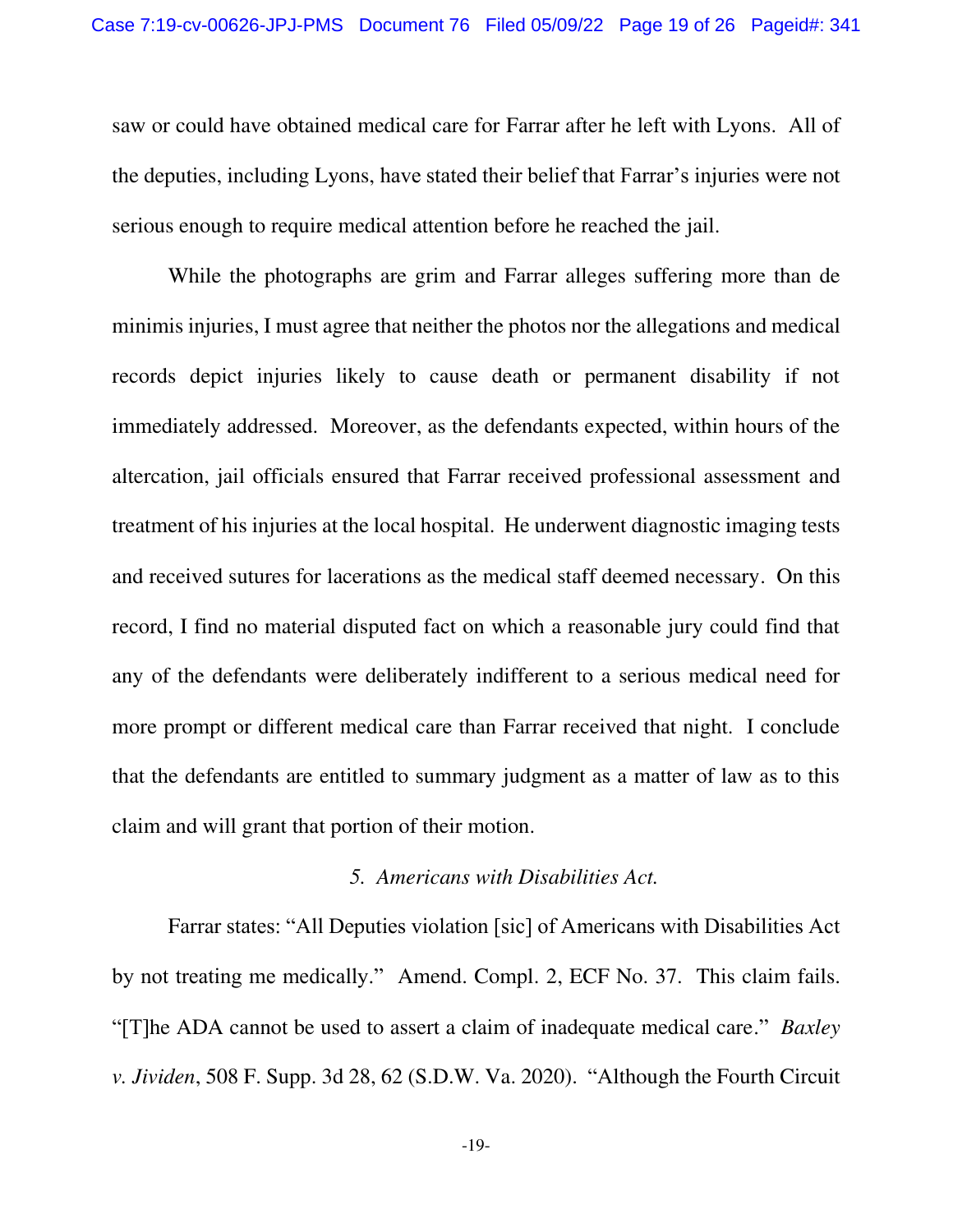has not addressed this issue in a published opinion, unpublished cases from this circuit, as well as published and unpublished cases from other circuits, indicate that a prisoner may not state a claim under the ADA for a lack of medical treatment." *Mondowney v. Balt. Cnty. Det. Ctr.*, No. ELH-17-1538, 2019 WL 323900 at \*21 (D. Md. July 18, 2019) (citing other cases). I will grant the defendants' motion as to Farrar's ADA claim. 8

# *6. Qualified Immunity.*

The defendants argue that as to the federal claims, they should be granted qualified immunity against Farrar's claims for damages. I cannot agree.

The doctrine of qualified immunity shields government officials from civil damages liability "so long as their conduct 'does not violate clearly established statutory or constitutional rights of which a reasonable person would have known.'" *Mullenix v. Luna*, 577 U.S. 7, 11 (2015) (per curiam) (quoting *Pearson v. Callahan*, 555 U.S. 223, 231 (2009)). To prevail under this defense, the defendants must "show either that no constitutional violation occurred or that the right violated was not

<sup>&</sup>lt;sup>8</sup> I also note that Farrar fails to support a discrimination claim under the ADA. "[T]o state a cause of action under Title II [of the ADA], an individual must plausibly allege  $(1)$  that he has a disability or has been regarded as having a disability;  $(2)$  that he is otherwise qualified to receive the benefits provided by a public entity; and (3) that he was denied those benefits or was otherwise discriminated against on the basis of his disability." *Fauconier v. Clarke*, 966 F.3d 265, 276 (4th Cir. 2020). The defendants deny knowing that Farrar was disabled for purposes of the ADA, and Farrar does not describe any action or inaction by any defendant taken because of Farrar's mental or medical condition.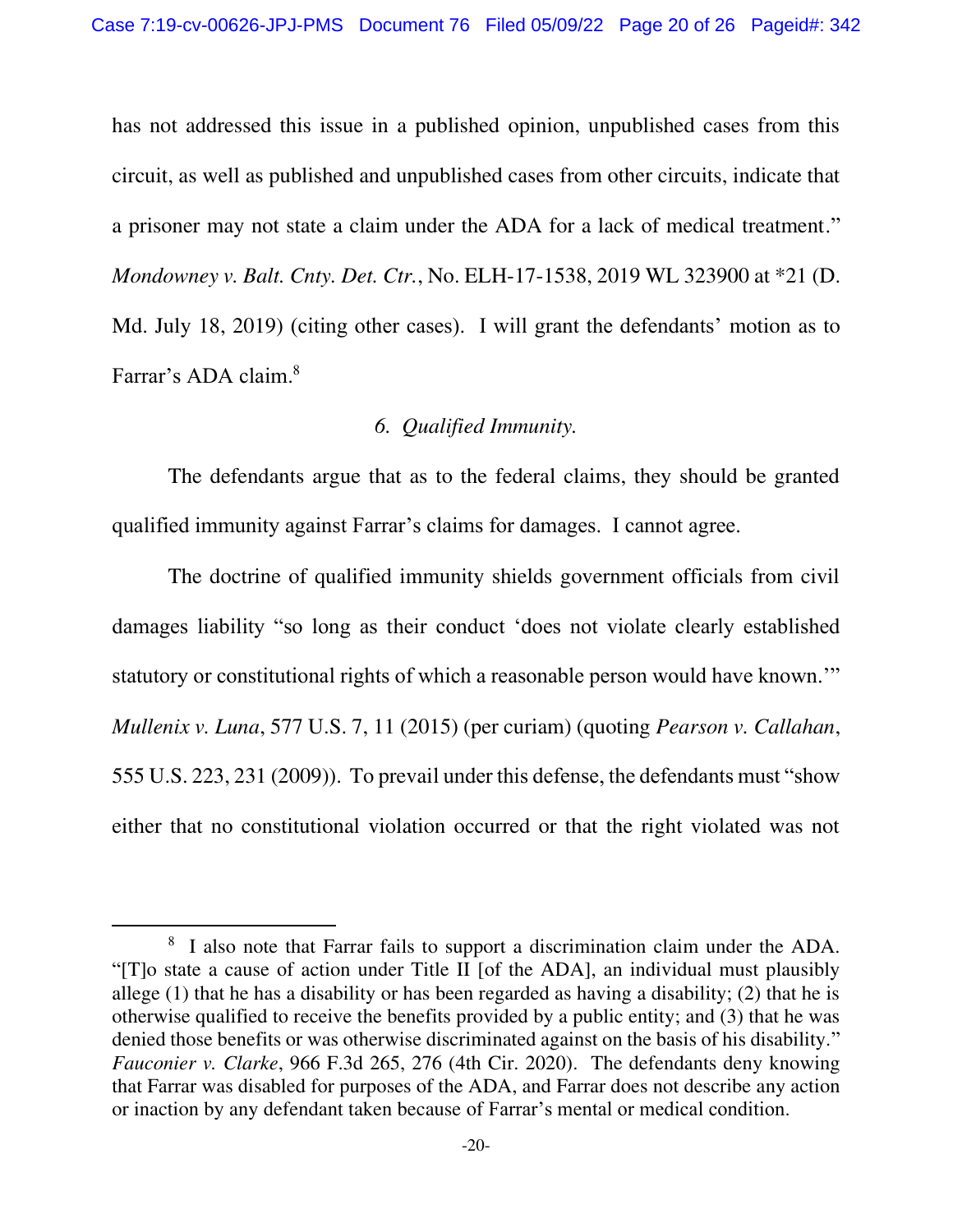clearly established at the time it was violated." *Hunter v. Town of Mocksville*, 789 F.3d 389, 396 (4th Cir. 2015); *see also Meyers v. Baltimore Cnty.*, 713 F.3d 723, 731 (4th Cir. 2013) ("The burden of proof and persuasion with respect to a defense of qualified immunity rests on the official asserting that defense."). "At summary judgment, in the qualified immunity context as in others, courts must view the evidence in the light most favorable to the party opposing summary judgment." *Brown v. Elliott*, 876 F.3d 637, 641 (4th Cir. 2017).

Here, I have already determined that the record, when viewed in the light most favorable to Farrar, contains sufficient evidence from which a reasonable jury could find that Hoffman and Lyons used excessive force against Farrar and that all defendants failed to protect him from such force by others. The defendants argue that I should grant them qualified immunity on the second prong — "whether it would be clear to a reasonable officer that the conduct was unlawful in the situation he confronted." *Saucier v. Katz*, 533 U.S. 194, 202 (2001). Their arguments rest, however, on the accounts set forth in their own declarations, rather than considering the facts in the light most favorable to Farrar, as I must at this stage of the case. They do not attempt to prove with legal precedent that under clearly established law, the deputies' conduct as Farrar describes it could reasonably have been considered lawful. I conclude that the disputed versions of events in this case bar the entry of summary judgment on the ground of qualified immunity. *Buonocore v. Harris*, 65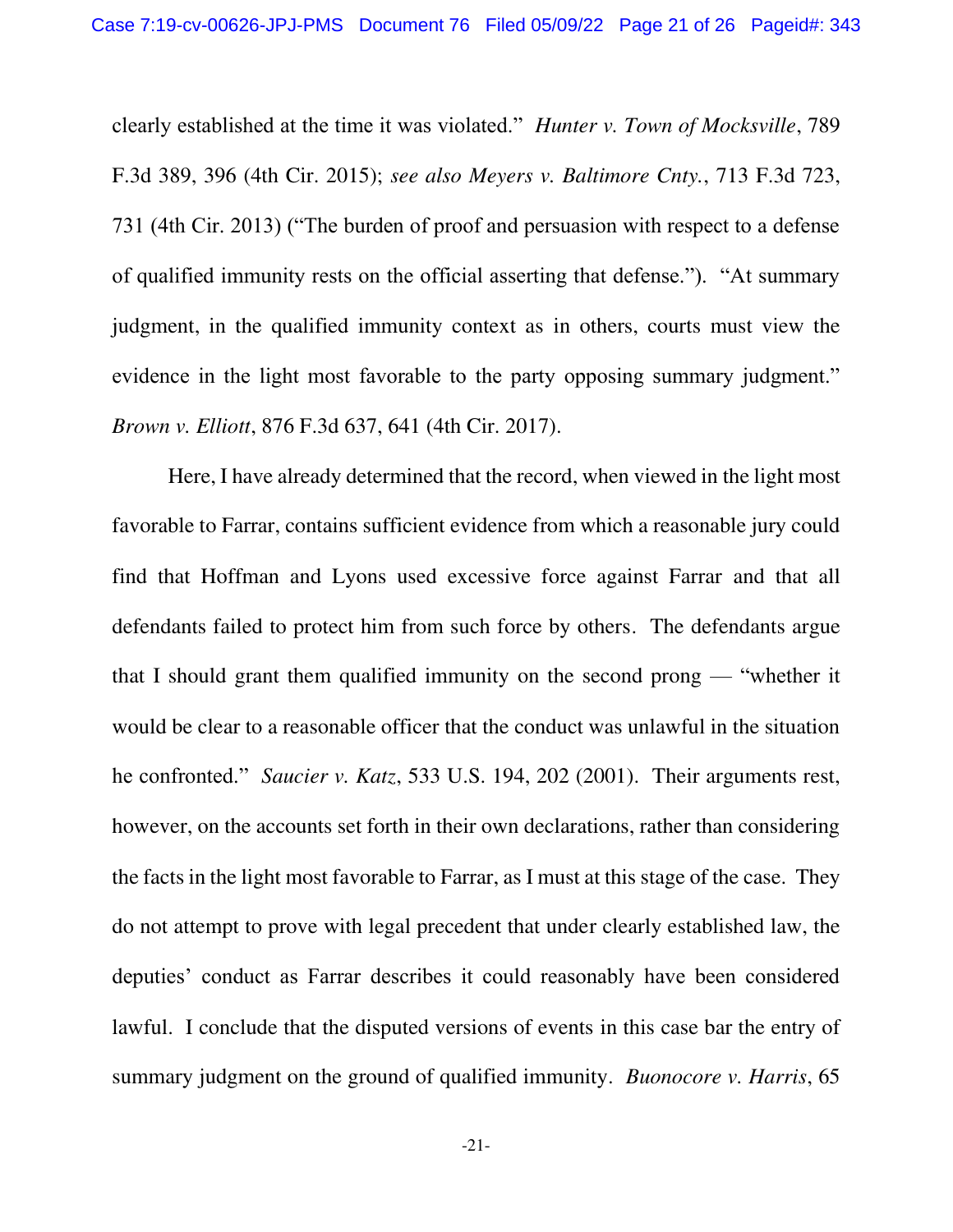F.3d 347, 359-60 (4th Cir. 1995) ("If a plaintiff has alleged a clearly established right, summary judgment on qualified immunity grounds is improper as long as there remains any material factual dispute regarding the actual conduct of the defendants.").

### C. State Law Claims.

 Farrar asserts four claims under state law: assault and battery by Hoffman and Lyons; intentional infliction of emotional distress by these defendants when Hoffman tried to place a sort of hood on Farrar; cruel and unusual punishment by all defendants for leaving him naked and panicking on the floor, in violation of the Virginia Constitution; and intentional infliction of emotional distress by Hoffman and Lyons by leaving him without medical attention at the sheriff's office for hours. The defendants do not argue for summary judgment as to the first of these claims alleged assault and battery by Hoffman and Lyons. Thus, these claims will go forward to trial. As to the other state law claims, however, I conclude that the defendants are entitled to summary judgment.

The tort recognized as the intentional infliction of emotional distress ("IIED") is also called the "tort of outrage." *Russo v. White*, 400 S.E.2d 160, 162 (Va. 1991). The term outrageous does not define a prohibited "act or series of acts; rather, it represents an evaluation of behavior," and accordingly, the law does not favor this tort. *Id.* Under Virginia law, an IIED claim arising from a "non-tactile tort may be

-22-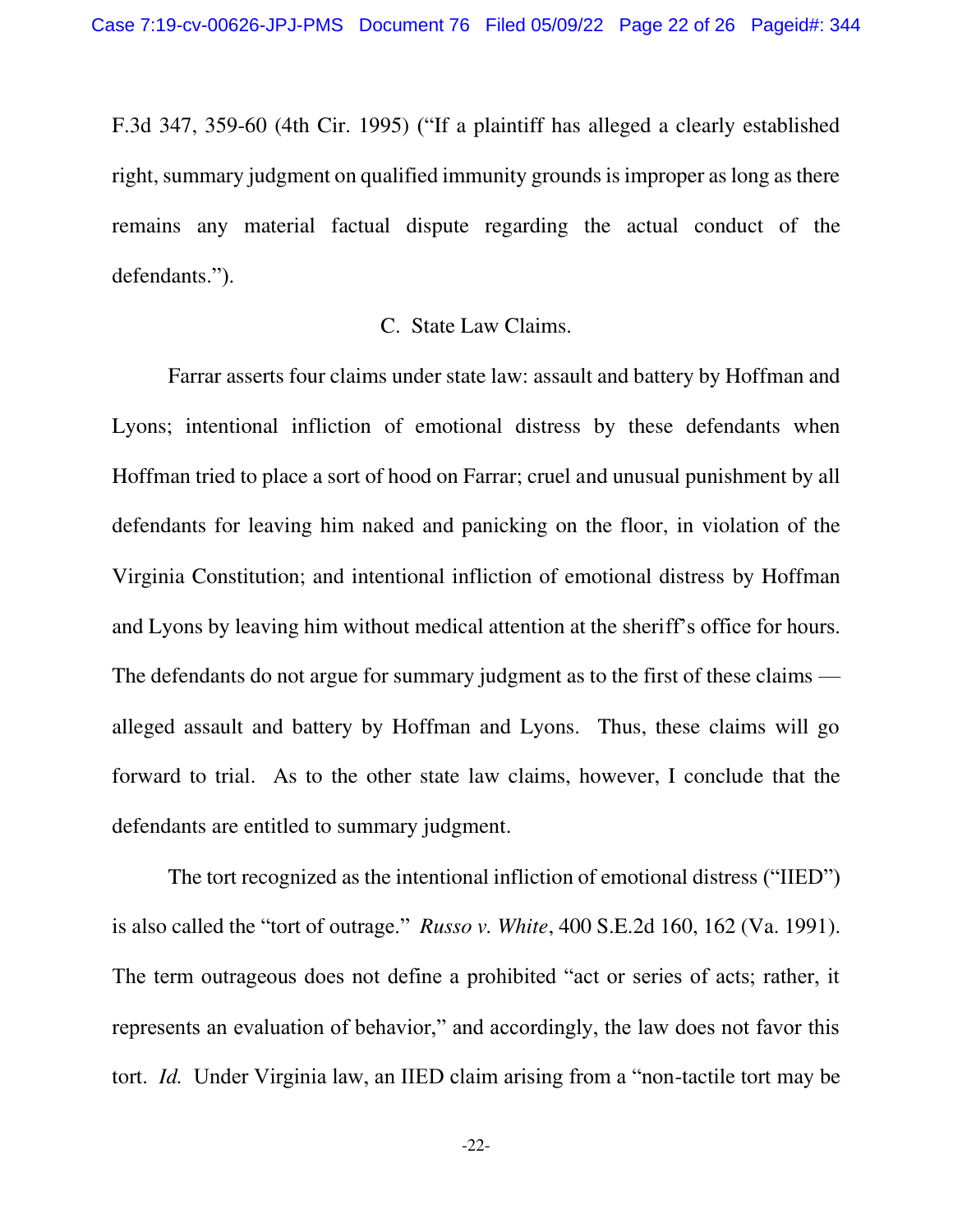compensated if the plaintiff alleges, and proves by clear and convincing evidence, that: the wrongdoer's conduct is intentional or reckless; the conduct is outrageous and intolerable; the alleged wrongful conduct and emotional distress are causally connected; and, the distress is severe." *Id*.

Initially, the court must "determine whether the facts alleged will support a finding of both outrageousness and severe emotional distress," the second and fourth prongs. *Id.* Criminal or malicious intent alone is insufficient for an IIED claim, which requires a finding that "the conduct has been so outrageous in character, and so extreme in degree, as to go beyond all possible bounds of decency, and to be regarded as atrocious, and utterly intolerable in a civilized community." *Id.* Similarly, for an IIED claim, the plaintiff must show that "the emotional distress [was] extreme" and that "the distress inflicted [was] so severe that no reasonable person could be expected to endure it." *Id.* at 163. I am satisfied that Farrar has not made the necessary factual showings to state an IIED claim against any defendant for the acts he describes.

First, Farrar denies that anyone placed a spit mask on him to protect the officers from Hepatitis C or HIV, as Hoffman states. $9$  Resp. 5-6, ECF No. 58.

<sup>&</sup>lt;sup>9</sup> I also agree with the defendants that if Hoffman did place a spit mask on Farrar simply because he had just announced that he had a contagious, serious disease, such conduct could not be considered outrageous or intolerable in civilized society so as to support an IIED claim.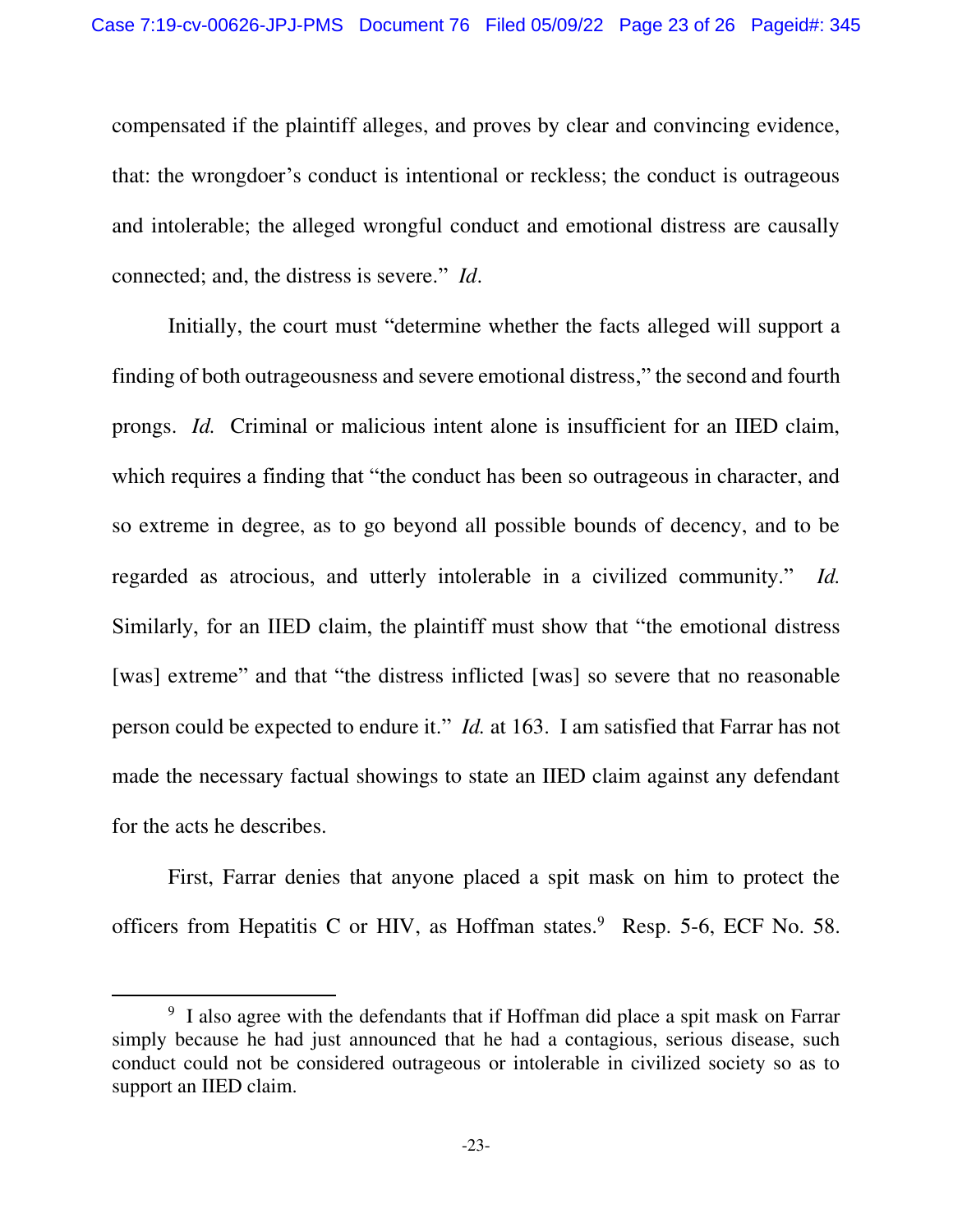Rather, Farrar alleges that after the officers stood him up, Hoffman threatened to kill him the "next time," took a shirt or similar item from the laundry on the floor and tried to cover Farrar's head with it. Am. Compl. 4–5, ECF No. 8. Farrar alleges that he begged the deputies to stop because of his mental issues, and Hoffman "quit trying to bag [Farrar's] head." *Id*. 5. Hoffman did not have any further contact with Farrar.

I find nothing here that must be regarded as "atrocious, and utterly intolerable in a civilized community." *Russo*, 400 S.E.2d at 162. Indeed, Farrar does not allege that Lyons participated in any way in the alleged, attempted hooding. I also find no evidence that Farrar experienced emotional distress so extreme that no one could be expected to bear it. Indeed, Hoffman stopped his actions when Farrar simply complained that he was growing distressed. I conclude that Hoffman and Lyons are entitled to summary judgment as a matter of law as to this claim.

Second, Farrar has not shown facts stating an IIED claim regarding the delays in medical treatment for which he blames the defendants. Common sense dictates that it was not outrageous or unacceptable in civilized society for the deputies to determine that Farrar did not need immediate medical care for his cuts and bruises, when they knew that jail officials would soon ensure him access to medical care at the jail or a nearby hospital. Furthermore, Farrar presents no evidence of emotional injury, let alone a severe emotional injury, resulting from the delay in medical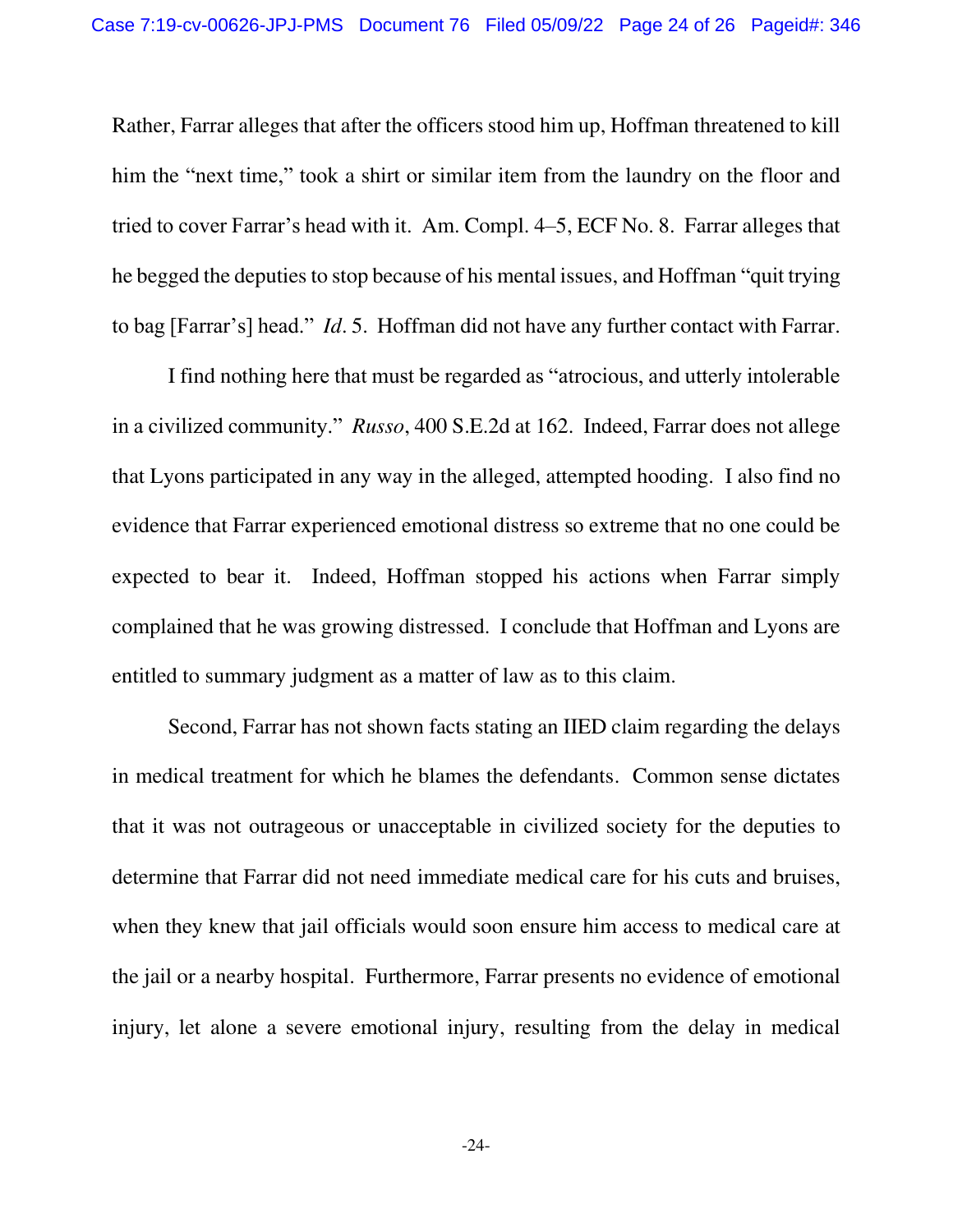treatment. *Id.* I conclude that the defendants are entitled to summary judgment as a matter of law as to this state law claim.

Finally, I must grant the defendants' motion as to Farrar's separate claims of cruel and unusual punishment in violation of the Virginia Constitution.

For a constitutional provision to be operative, it must be self-executing or have associated legislation that allows for a cause of action. A provision is generally not self-executing if it merely indicates principles, without laying down rules by means of which those principles may be given force of law. First, Va. Const. Art. I § 9 states only the principle that cruel and unusual punishment ought not to be inflicted, without any attendant rules; therefore, § 9 is not selfexecuting.

*Delk v. Moran*, No. 7:16CV00554, 2019 WL 1370880, at \*4 (W.D. Va. Mar. 26,

2019). Thus, in relying on § 9, a constitutional provision that is not self-executing,

Farrar has stated no actionable civil claim for damages under state law against the

defendants under this section. I will grant the defendants' motion as to these claims.

# III. CONCLUSION.

In accordance with the foregoing, it is **ORDERED** as follows:

1. The defendants' Motion for Summary Judgment, ECF No. 55, is GRANTED IN PART AND DENIED IN PART. The motion is granted as to Claim 3, alleging intentional infliction of emotional distress; Claim 4, alleging deliberate indifference to serious medical needs; Claim 5, alleging ADA violations; Claim 6, to the extent that it alleges a violation of the Virginia Constitution; and Claim 7, alleging deliberate indifference to medical needs and intentional infliction of